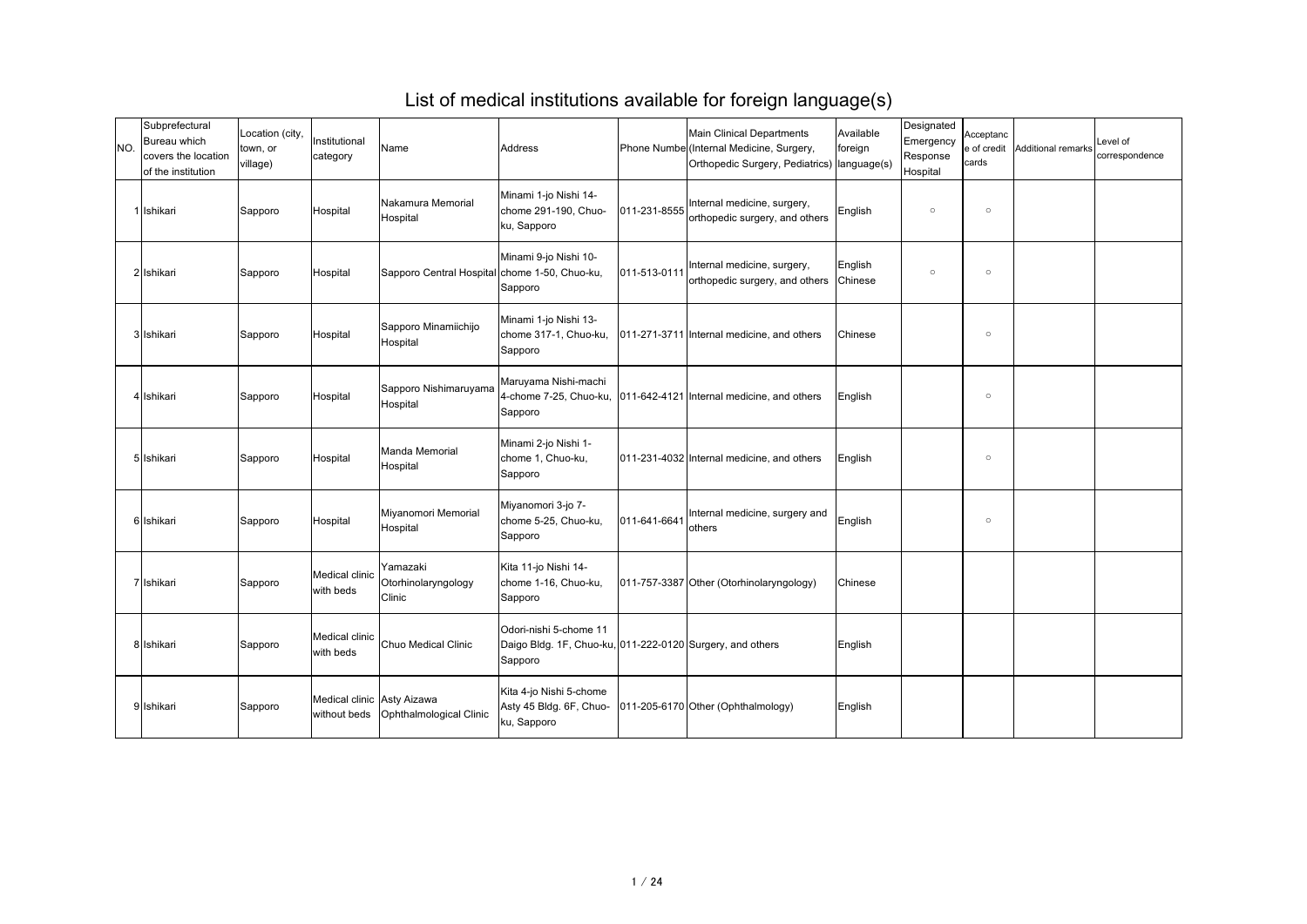| INO. | Subprefectural<br>Bureau which<br>covers the location<br>of the institution | Location (city,<br>town, or<br>village) | Institutional<br>category        | Name                                                                        | Address                                                                                 | <b>Main Clinical Departments</b><br>Phone Numbe (Internal Medicine, Surgery,<br>Orthopedic Surgery, Pediatrics)   language(s) | Available<br>foreign | Designated<br>Emergency<br>Response<br>Hospital | Acceptanc<br>e of credit<br>cards | Additional remarks | Level of<br>correspondence |
|------|-----------------------------------------------------------------------------|-----------------------------------------|----------------------------------|-----------------------------------------------------------------------------|-----------------------------------------------------------------------------------------|-------------------------------------------------------------------------------------------------------------------------------|----------------------|-------------------------------------------------|-----------------------------------|--------------------|----------------------------|
|      | 10 Ishikari                                                                 | Sapporo                                 | Medical clinic  <br>without beds | Miyazaki Surgical Clinic                                                    | Kita 5-jo Nishi 2-chome 5<br>JR Tower Office Plaza<br>Sapporo 7F, Chuo-ku,<br>Sapporo   | 011-209-5283 Surgery, and others                                                                                              | English              |                                                 | $\circ$                           |                    |                            |
|      | 11 Ishikari                                                                 | Sapporo                                 | without beds Clinic              | Medical clinic Uede Neurosurgical                                           | Kita 5-jo Nishi 2-chome 5<br>JR Tower Office Plaza<br>Sapporo 8F, Chuo-ku,<br>Sapporo   | 011-209-5232 Other (Neurosurgery)                                                                                             | English              |                                                 | $\circ$                           |                    |                            |
|      | 12 Ishikari                                                                 | Sapporo                                 |                                  | Medical clinic   Hokkaido Center for<br>without beds   Medical Health Check | Kita 3-jo Higashi 13-<br>chome 99-6, Chuo-ku,<br>Sapporo                                | 011-200-1558 Internal medicine, and others                                                                                    | English              |                                                 | $\circ$                           |                    |                            |
|      | 13 Ishikari                                                                 | Sapporo                                 | without beds Clinic              | Medical clinic  Seino Internal Medicine                                     | Odori-nishi 4-chome 1<br>Sapporo                                                        | Dogin Bldg. 7F, Chuo-ku, 011-221-2213 Internal medicine, and others                                                           | English              |                                                 |                                   |                    |                            |
|      | 14 Ishikari                                                                 | Sapporo                                 |                                  | Medical clinic  <br>Kamijo Thyroid Clinic                                   | Odori-nishi 14-chome 3-<br>Odori-maruichi Bldg.<br>3F, Chuo-ku, Sapporo                 | 011-272-6688 Internal medicine                                                                                                | English              |                                                 |                                   |                    |                            |
|      | 15 Ishikari                                                                 | Sapporo                                 | Medical clinic Nakagawa          | without beds   Ophthalmological Clinic                                      | Odori-nishi 16-chome 1-<br>30 FUYO No.10 Bldg.<br>3F, Chuo-ku, Sapporo                  | 011-616-2101 Other (Ophthalmology)                                                                                            | English              |                                                 |                                   |                    |                            |
|      | 16 Ishikari                                                                 | Sapporo                                 | without beds Clinic              | Medical clinic  Odori Jimbow Derm                                           | Odori-nishi 17-chome 1-<br>27 Sapporo Medicare<br>Center Bldg. 4F, Chuo-<br>ku, Sapporo | 011-618-1212 Other (Dermatology)                                                                                              | English              |                                                 |                                   |                    |                            |
|      | 17 Ishikari                                                                 | Sapporo                                 | without beds                     | Medical clinic Central CI Clinic                                            | Odori-nishi 17-chome 1-<br>27 Sapporo Medicare<br>Center Bldg., Chuo-ku,<br>Sapporo     | 011-623-1131 Other (Radiology)                                                                                                | English              |                                                 | $\circlearrowright$               |                    |                            |
|      | 18 Ishikari                                                                 | Sapporo                                 | without beds Clinic              | Medical clinic  Sapporo Chuo Family                                         | Minami 1-jo Nishi 11-<br>chome Wanzu Minami<br>1jo Bldg. 6F, Chuo-ku,<br>Sapporo        | 011-272-3455 Internal medicine, and others                                                                                    | English              |                                                 |                                   |                    |                            |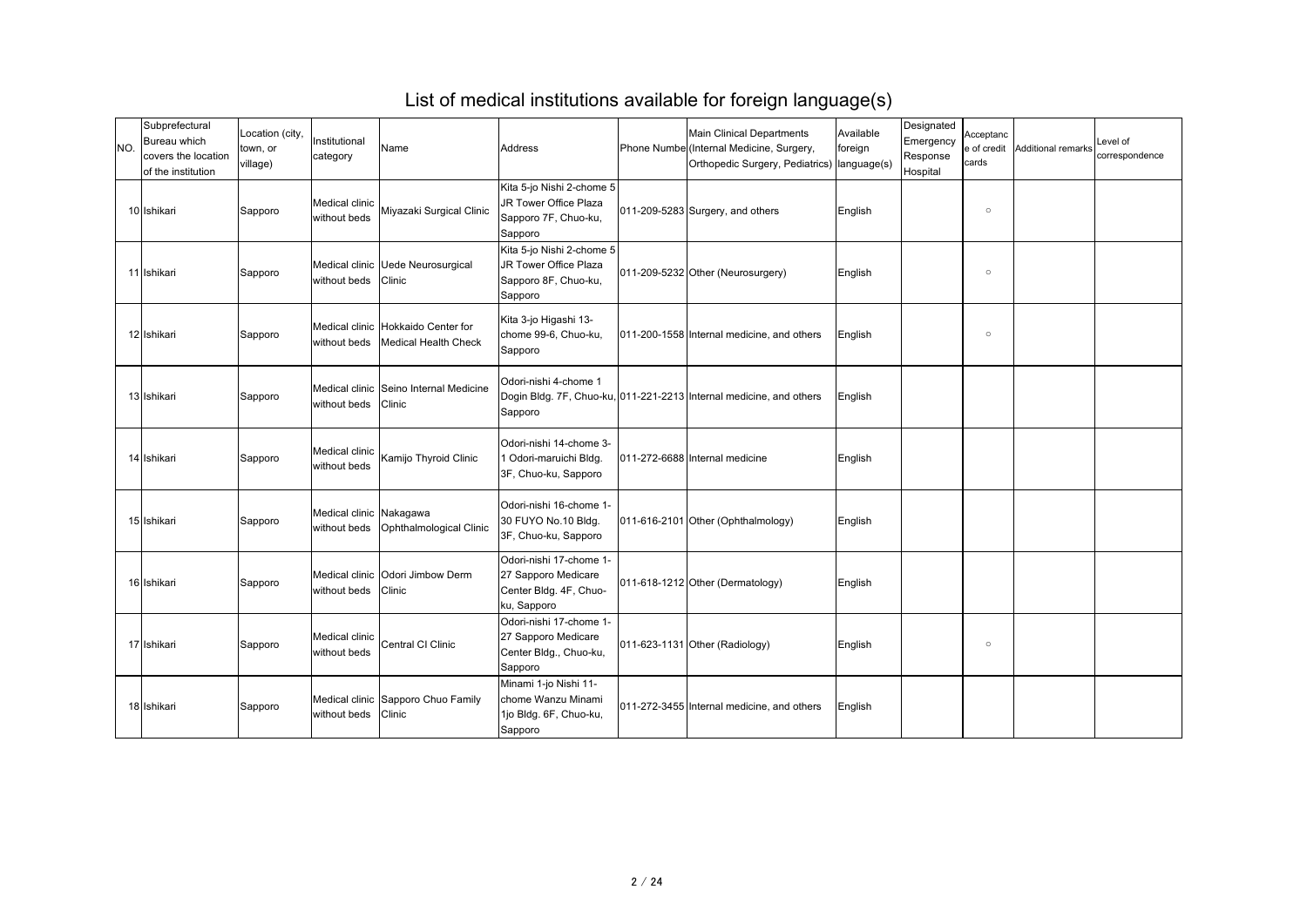| INO. | Subprefectural<br><b>Bureau which</b><br>covers the location<br>of the institution | Location (city,<br>town, or<br>village) | Institutional<br>category      | Name                                                                 | <b>Address</b>                                                                             |              | <b>Main Clinical Departments</b><br>Phone Numbe (Internal Medicine, Surgery,<br>Orthopedic Surgery, Pediatrics)   language(s) | Available<br>foreign | Designated<br>Emergency<br>Response<br>Hospital | Acceptanc<br>e of credit<br>cards | Additional remarks | Level of<br>correspondence |
|------|------------------------------------------------------------------------------------|-----------------------------------------|--------------------------------|----------------------------------------------------------------------|--------------------------------------------------------------------------------------------|--------------|-------------------------------------------------------------------------------------------------------------------------------|----------------------|-------------------------------------------------|-----------------------------------|--------------------|----------------------------|
|      | 19 Ishikari                                                                        | Sapporo                                 | Medical clinic<br>without beds | Iwasawa Clinic                                                       | Minami 1-jo Nishi 16-<br>chome Leben Bldg. 2F,<br>Chuo-ku, Sapporo                         |              | 011-613-6000 Other (Urology)                                                                                                  | English              |                                                 |                                   |                    |                            |
|      | 20 Ishikari                                                                        | Sapporo                                 | Medical clinic<br>without beds | Hayashi Ladies Clinic                                                | Minami 2-jo Nishi 3-<br>chome El Centro<br>Sapporo 3F, Chuo-ku,<br>Sapporo                 |              | 011-206-3050 Internal medicine, and others                                                                                    | English              |                                                 |                                   |                    |                            |
|      | 21 Ishikari                                                                        | Sapporo                                 | Medical clinic<br>without beds | Hamada Internal<br>Medicine &<br><b>Gastroenterology Clinic</b>      | Minami 3-jo Nishi 2-<br>chome 1-1 Marion Bldg.<br>4F, Chuo-ku, Sapporo                     |              | 011-219-5555 Internal medicine, and others                                                                                    | English              |                                                 |                                   |                    |                            |
|      | 22 Ishikari                                                                        | Sapporo                                 | Medical clinic<br>without beds | Minami Nanajo Clinic                                                 | Minami 7-jo Nishi 9-<br>chome 1024-2, Chuo-ku, 011-551-2121 Surgery, and others<br>Sapporo |              |                                                                                                                               | English              |                                                 |                                   |                    |                            |
|      | 23 Ishikari                                                                        | Sapporo                                 | Medical clinic<br>without beds | Sapporo Kosai Clinic                                                 | Minami 9-jo Nishi 15-<br>chome 3-30, Chuo-ku,<br>Sapporo                                   | 011-551-3315 | Internal medicine, orthopedic<br>surgery, and others                                                                          | English              |                                                 |                                   |                    |                            |
|      | 24 Ishikari                                                                        | Sapporo                                 |                                | Medical clinic Sapporo Yamahana<br>without beds   Orthopedics Clinic | Minami 15-jo Nishi 11-<br>chome 1-3, Chuo-ku,<br>Sapporo                                   |              | 011-513-3030 Orthopedic surgery, and others English                                                                           |                      |                                                 |                                   |                    |                            |
|      | 25 Ishikari                                                                        | Sapporo                                 | Medical clinic<br>without beds | Sapporo Chuo Clinic                                                  | Odori-nishi 2-chome 5-1<br>Toshin Bldg. 4F, Chuo-<br>ku, Sapporo                           |              | 011-200-1761 Other (Dermatology)                                                                                              | English              |                                                 | $\circ$                           |                    |                            |
|      | 26 Ishikari                                                                        | Sapporo                                 | without beds                   | Medical clinic Osanai Ophthalmological<br>Clinic                     | Odori-nishi 10-chome<br>Odori Medical Bldg. 2F,<br>Chuo-ku, Sapporo                        |              | 011-261-1010 Other (Ophthalmology)                                                                                            | English              |                                                 |                                   |                    |                            |
|      | 27 Ishikari                                                                        | Sapporo                                 | without beds  & Skin Clinic    | Medical clinic   Kato Naoko Dermatology   Pacific Marks Sapporo      | Kita 1-jo Nishi 7-chome<br>Kita 1-jo 6F, Chuo-ku,<br>Sapporo                               |              | 011-211-0997 Other (Dermatology)                                                                                              | English              |                                                 |                                   |                    |                            |
|      | 28 Ishikari                                                                        | Sapporo                                 | Medical clinic<br>without beds | St. Baby Clinic                                                      | Kita 1-jo Nishi 2-chome 1<br>Sapporo Tokeidai Bldg.<br>1F, Chuo-ku, Sapporo                | 011-215-0880 | Others (Obstetrics and<br>Gynecology)                                                                                         | English              |                                                 |                                   |                    |                            |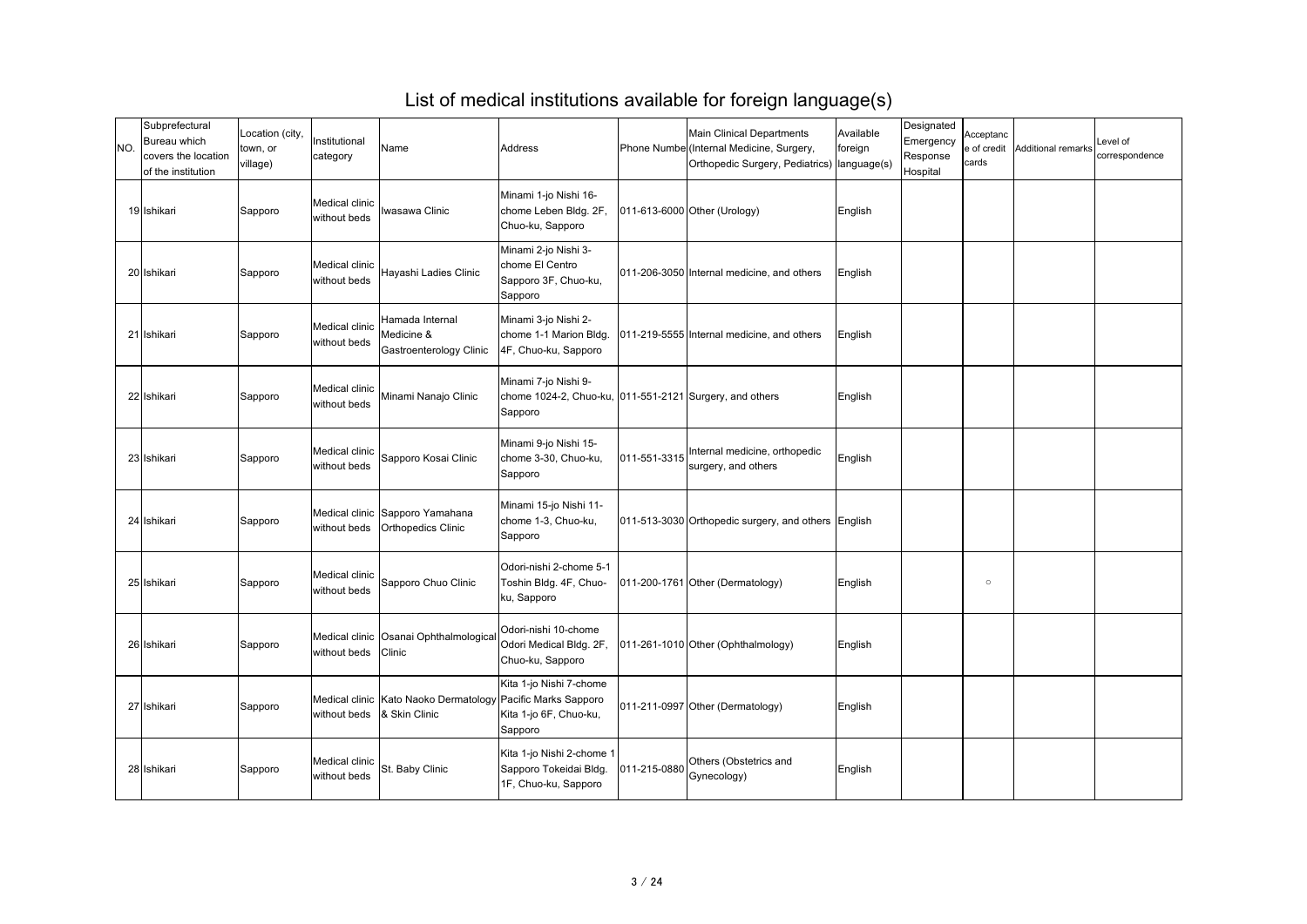| NO. | Subprefectural<br><b>Bureau which</b><br>covers the location<br>of the institution | Location (city,<br>town, or<br>village) | Institutional<br>category      | Name                                                        | Address                                                                                     |              | <b>Main Clinical Departments</b><br>Phone Numbe (Internal Medicine, Surgery,<br>Orthopedic Surgery, Pediatrics)   language(s) | Available<br>foreign | Designated<br>Emergency<br>Response<br>Hospital | Acceptanc<br>e of credit<br>cards | Additional remarks | Level of<br>correspondence |
|-----|------------------------------------------------------------------------------------|-----------------------------------------|--------------------------------|-------------------------------------------------------------|---------------------------------------------------------------------------------------------|--------------|-------------------------------------------------------------------------------------------------------------------------------|----------------------|-------------------------------------------------|-----------------------------------|--------------------|----------------------------|
|     | 29 Ishikari                                                                        | Sapporo                                 | without beds Clinic            | Medical clinic   West 18th Street Hand                      | Odori-nishi 17-chome 1-<br>27 Sapporo Medicare<br>Center Bldg. 4F, Chuo-<br>ku, Sapporo     |              | 011-621-4263 Orthopedic surgery, and others English                                                                           |                      |                                                 |                                   |                    |                            |
|     | 30 Ishikari                                                                        | Sapporo                                 | Medical clinic<br>without beds | Gyokei-dori Kako Clinic                                     | Minami 14-jo Nishi 8-<br>chome 5-1 Crio<br>Gyokeidori Ichibankan<br>1F, Chuo-ku, Sapporo    |              | 011-596-9500 Internal medicine                                                                                                | English              |                                                 |                                   |                    |                            |
|     | 31 Ishikari                                                                        | Sapporo                                 | Medical clinic<br>without beds | Sapporo Factory<br>Dermatology & Skincare<br>Clinic         | Kita 2-jo Higashi 4-<br>chome 1-2 Sapporo<br>Factory Nijokan 4F,<br>Chuo-ku, Sapporo        |              | 011-252-4112 Other (Dermatology)                                                                                              | English              |                                                 | $\circ$                           |                    |                            |
|     | 32 Ishikari                                                                        | Sapporo                                 | Medical clinic<br>without beds | Shiritsu-byoin-mae<br><b>Orthopedic Surgery</b><br>Clinic   | Kita 11-jo Nishi 14-<br>chome 1-1 Hokuyaku<br>Bldg. 2F, Chuo-ku,<br>Sapporo                 |              | 011-727-3000 Orthopedic surgery                                                                                               | English<br>Korean    |                                                 |                                   |                    |                            |
|     | 33 Ishikari                                                                        | Sapporo                                 | Medical clinic<br>without beds | Alivio Soen Clinic                                          | Kita 11-jo Nishi 14-<br>chome 1-72-108, Chuo-<br>ku, Sapporo                                |              | 011-738-2288 Internal medicine, and others                                                                                    | English              |                                                 |                                   |                    |                            |
|     | 34 Ishikari                                                                        | Sapporo                                 | without beds Clinic            | Medical clinic Soen Olive Dermatology   chome 2-1 Sanei-Ain | Kita 11-jo Nishi 15-<br>Bldg. 3F, Chuo-ku,<br>Sapporo                                       |              | 011-708-3927 Other (Dermatology)                                                                                              | English              |                                                 | $\circ$                           |                    |                            |
|     | 35 Ishikari                                                                        | Sapporo                                 | Medical clinic<br>without beds | Miki Mental Cinic                                           | Odori-nishi 20-chome 2-<br>[20, Chuo-ku, Sapporo]                                           |              | 011-622-2525 Other (Psychiatry)                                                                                               | English              |                                                 |                                   |                    |                            |
|     | 36 Ishikari                                                                        | Sapporo                                 | with beds                      | Medical clinic Hosui General Medical<br><b>Clinic</b>       | Minami 7-jo Nishi 2-<br>chome 1-4, Chuo-<br>ku,Sapporo                                      |              | 011-520-2310 Internal medicine, and others                                                                                    | English              |                                                 |                                   |                    |                            |
|     | 37 Ishikari                                                                        | Sapporo                                 | Medical clinic<br>without beds | Soen Medical Clinic                                         | <del>יטו וופוזיו טן-טו ג</del><br>chome 1-57 Blanz<br>Sapporo Soen-ekimae<br>WEST, Chuo-ku, |              | 011-642-3111 Internal medicine, and others                                                                                    | English              |                                                 |                                   |                    |                            |
|     | 38 Ishikari                                                                        | Sapporo                                 | without beds                   | Medical clinic Bach Naturopathy Clinic<br>(BNC)             | Minami 22-jo Nishi 11-<br>chome 1-48, Chuo-ku,<br>Sapporo                                   | 011-561-5111 | Internal medicine, pediatrics,<br>and others                                                                                  | English              |                                                 |                                   |                    |                            |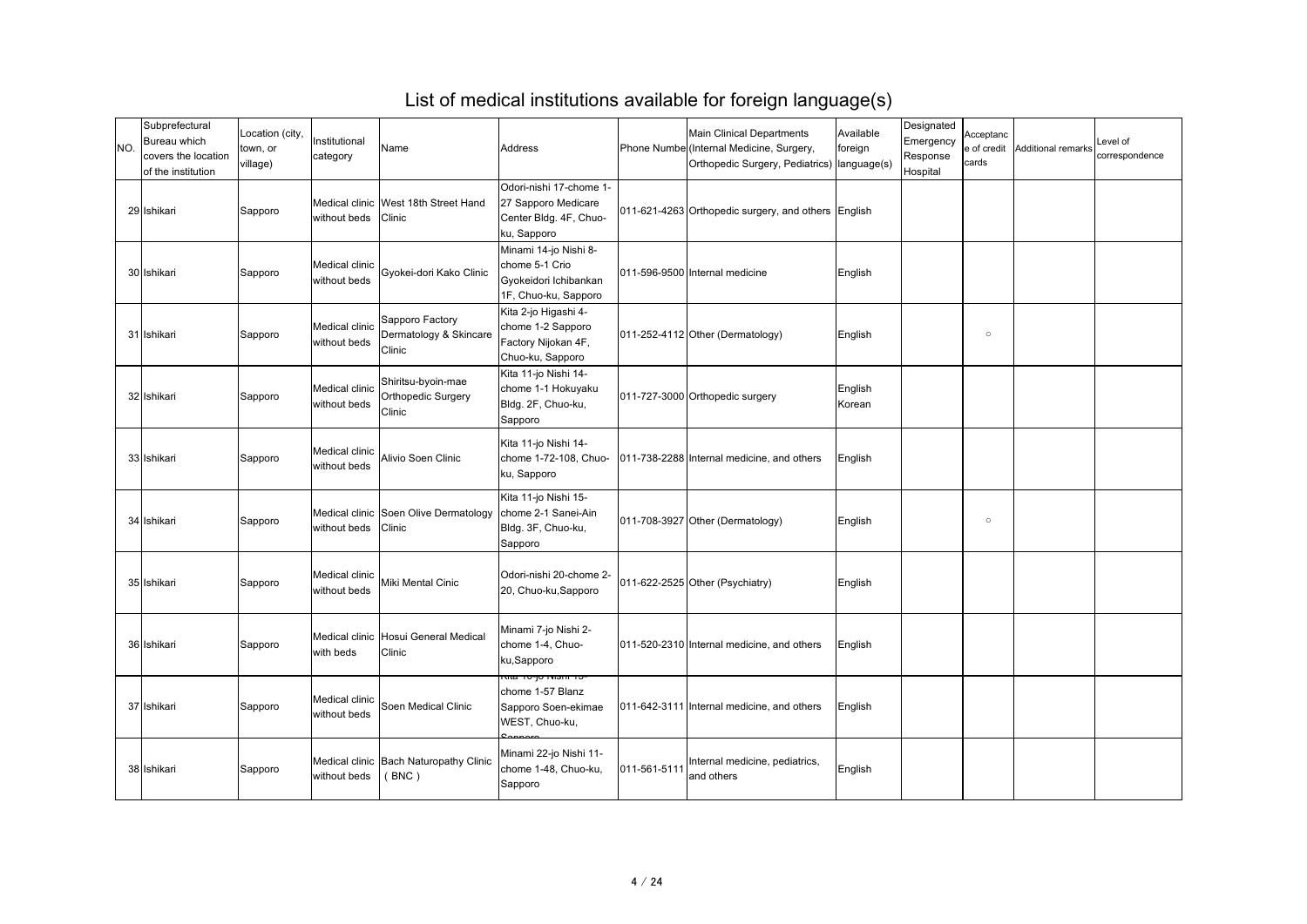| NO. | Subprefectural<br>Bureau which<br>covers the location<br>of the institution | Location (city,<br>town, or<br>village) | Institutional<br>category                | Name                                                                 | Address                                                                             |              | <b>Main Clinical Departments</b><br>Phone Numbe (Internal Medicine, Surgery,<br>Orthopedic Surgery, Pediatrics)   language(s) | Available<br>foreign | Designated<br>Emergency<br>Response<br>Hospital | Acceptanc<br>e of credit<br>cards | Additional remarks | Level of<br>correspondence |
|-----|-----------------------------------------------------------------------------|-----------------------------------------|------------------------------------------|----------------------------------------------------------------------|-------------------------------------------------------------------------------------|--------------|-------------------------------------------------------------------------------------------------------------------------------|----------------------|-------------------------------------------------|-----------------------------------|--------------------|----------------------------|
|     | 39 Ishikari                                                                 | Sapporo                                 | Hospital                                 | Otsuka Eye Hospital                                                  | Kita 16-jo Nishi 4-chome<br>2-17, Kita-ku, Sapporo                                  |              | 011-747-5211 Other (Ophthalmology)                                                                                            | English              |                                                 |                                   |                    |                            |
|     | 40 Ishikari                                                                 | Sapporo                                 | Hospital                                 | Sapporo Maternity<br><b>Women's Hospital</b>                         | Kita 13-jo Nishi 4-chome<br>2-23, Kita-ku, Sapporo                                  |              | 011-746-5505 Pediatrics, and others                                                                                           | English              |                                                 | $\circ$                           |                    |                            |
|     | 41 Ishikari                                                                 | Sapporo                                 | Medical clinic<br>without beds           | Sapporo Kita Clinic                                                  | Kita 18-jo Nishi 2-chome<br>1-10, Kita-ku, Sapporo                                  |              | 011-747-7157 Other (Nephrology)                                                                                               | English              |                                                 |                                   |                    |                            |
|     | 42 Ishikari                                                                 | Sapporo                                 | without beds Clinic                      | Medical clinic Ilkeda Internal Medicine                              | Shin-Kotoni 1-jo 13-<br>chome 1-7, Kita-ku,<br>Sapporo                              | 011-764-8833 | Internal medicine, pediatrics,<br>and others                                                                                  | English              |                                                 |                                   |                    |                            |
|     | 43 Ishikari                                                                 | Sapporo                                 | Medical clinic Sapporo Kita<br>with beds | Neurosurgery                                                         | Shin-Kotoni 6-jo 17-<br>chome 7-10, Kita-ku<br>Sapporo,                             |              | $[011-766-1212]$ Other (Neurosurgery)                                                                                         | English              | $\circ$                                         |                                   |                    |                            |
|     | 44 Ishikari                                                                 | Sapporo                                 | Medical clinic<br>without beds           | Sato Pediatrics Clinic                                               | Kita 25-jo Nishi 5-chome<br>1-1, Kita-ku, Sapporo                                   |              | 011-756-5007 Pediatrics, and others                                                                                           | English              |                                                 |                                   |                    |                            |
|     | 45 Ishikari                                                                 | Sapporo                                 |                                          | Medical clinic Nakano Orthopedic<br>without beds Surgery Kita Clinic | Kita 27-jo Nishi 5-chome<br>1-28, Kita-ku, Sapporo                                  |              | 011-736-4002 Orthopedic surgery, and others English                                                                           |                      |                                                 |                                   |                    |                            |
|     | 46 Ishikari                                                                 | Sapporo                                 | without beds Clinic                      | Medical clinic Famille Internal Medicine                             | Kita 29-jo Nishi 4-chome<br>2-1-158, Kita-ku,<br>Sapporo                            |              | 011-746-3988 Internal medicine, and others                                                                                    | English              |                                                 | $\circ$                           |                    |                            |
|     | 47 Ishikari                                                                 | Sapporo                                 |                                          | Medical clinic Miyamoto Internal<br>without beds   Medicine Clinic   | Kita 7-jo Nishi 2-chome<br>Tokyo-tatemono<br>Sapporo Bldg. 3F, Kita-<br>ku, Sapporo |              | 011-756-1511 Internal medicine, and others                                                                                    | English              |                                                 |                                   |                    |                            |
|     | 48 Ishikari                                                                 | Sapporo                                 | Medical clinic<br>without beds           | Kobayashi Skin Clinic                                                | Kita 7-jo Nishi 4-chome<br>Miyazawa Kogyo Bldg<br>2F, Kita-ku, Sapporo              |              | 011-738-5511 Other (Dermatology)                                                                                              | English              |                                                 |                                   |                    |                            |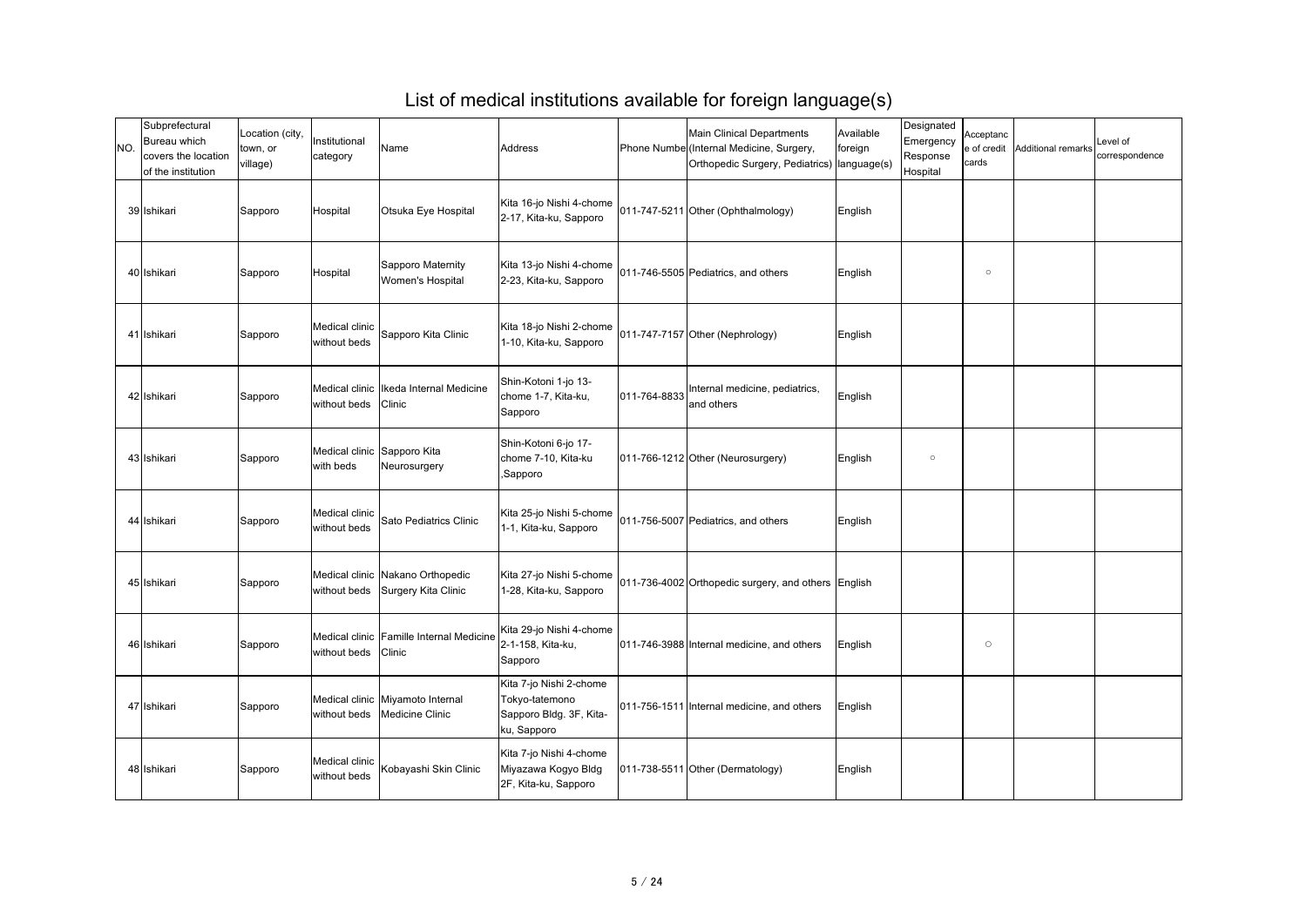| INO. | Subprefectural<br>Bureau which<br>covers the location<br>of the institution | Location (city,<br>town, or<br>village) | Institutional<br>category        | Name                                                            | Address                                                                                      |              | <b>Main Clinical Departments</b><br>Phone Numbe (Internal Medicine, Surgery,<br>Orthopedic Surgery, Pediatrics)   language(s) | Available<br>foreign          | Designated<br>Emergency<br>Response<br>Hospital | Acceptanc<br>e of credit<br>cards | Additional remarks | Level of<br>correspondence |
|------|-----------------------------------------------------------------------------|-----------------------------------------|----------------------------------|-----------------------------------------------------------------|----------------------------------------------------------------------------------------------|--------------|-------------------------------------------------------------------------------------------------------------------------------|-------------------------------|-------------------------------------------------|-----------------------------------|--------------------|----------------------------|
|      | 49 Ishikari                                                                 | Sapporo                                 | Medical clinic<br>without beds   | Sapporo Fukujuji<br>Center                                      | Kita 8-jo Nishi 3-chome<br>Kita-ku, Sapporo                                                  |              | General Health Checkup 28 Sapporo L · Plaza 5F, 011-700-1331 Internal medicine, and others                                    | English                       |                                                 |                                   |                    |                            |
|      | 50 Ishikari                                                                 | Sapporo                                 | without beds $ 8 \cdot 3 $ plaza | Medical clinic Kobayashi Skin Clinic                            | Kita 8-jo Nishi 3-chome<br>D-Grafort SAPPORO<br><b>STATION TOWER 2F,</b><br>Kita-ku, Sapporo |              | 011-887-6877 Other (Dermatology)                                                                                              | English                       |                                                 |                                   |                    |                            |
|      | 51 Ishikari                                                                 | Sapporo                                 |                                  | Medical clinic Lilas Orthopedics<br>without beds Surgery Clinic | Tonden 9-jo 3-chome 1-<br>20 Tonden Medical Mall<br>1F, Kita-ku, Sapporo                     |              | 011-776-5577 Orthopedic surgery, and others English                                                                           |                               |                                                 |                                   |                    |                            |
|      | 52 Ishikari                                                                 | Sapporo                                 | Medical clinic<br>without beds   | Matsumoto Mental Clinic                                         | Kita 7-jo Nishi 5-chome<br>7-1 Sapporo Kita Sky<br>Bldg. 6F, Kita-ku,<br>Sapporo             |              | 011-756-6000 Other (Psychiatry)                                                                                               | English                       |                                                 |                                   |                    |                            |
|      | 53 Ishikari                                                                 | Sapporo                                 | Medical clinic<br>without beds   | Kita 16-jo Internal and<br><b>Clinic</b>                        | Kita 16-jo Nishi 4-chome<br>ku, Sapporo                                                      |              | Cardiovascular Medicine   1-19 Sato Bldg. 2F, Kita-   011-738-1212   Internal medicine, and others                            | English                       |                                                 |                                   |                    |                            |
|      | 54 Ishikari                                                                 | Sapporo                                 | Hospital                         | Kinikyo Chuo Hospital                                           | Higashi-Naebo 5-jo 1-<br>chome 9-1, Higashi-ku,<br>Sapporo                                   | 011-782-9111 | Internal medicine, surgery,<br>orthopedic surgery, and others                                                                 | English                       | $\circ$                                         | $\circ$                           |                    |                            |
|      | 55 Ishikari                                                                 | Sapporo                                 | Hospital                         | Tenshi Hospital                                                 | Kita 12-jo Higashi 3-<br>chome 1-1, Higashi-ku,<br>Sapporo                                   |              | Internal medicine, surgery,<br>011-711-0101 orthopedic surgery, pediatrics,<br>and others                                     | English                       | $\circ$                                         |                                   |                    |                            |
|      | 56 Ishikari                                                                 | Sapporo                                 | Hospital                         | Sapporo Higashi<br>Tokusyukai Hospital                          | Kita 33-jo Higashi 14-<br>chome 3-1, Higashi-ku,<br>Sapporo                                  |              | Internal medicine, surgery,<br>011-722-1110 orthopedic surgery, pediatrics,<br>and others                                     | English<br>Chinese<br>Russian | $\circ$                                         | $\circ$                           |                    |                            |
|      | 57 Ishikari                                                                 | Sapporo                                 | Hospital                         | Sapporo Teishinkai<br>Hospital                                  | Kita 33-jo Higashi 1-<br>chome 3-1, Higashi-<br>ku,Sapporo                                   |              | <b>Others (Cardiovascular</b><br>011-712-1131   medicine, Neurosurgery,<br>Gynecology)                                        | English                       | $\circ$                                         | $\circ$                           |                    |                            |
|      | 58 Ishikari                                                                 | Sapporo                                 | Hospital                         | Sapporo Neurology<br>Hospital                                   | Kita 21-jo Higashi 21-<br>chome 2-1, Higashi-ku,<br>Sapporo                                  |              | 011-870-5700 Internal medicine and others                                                                                     | English                       |                                                 |                                   |                    |                            |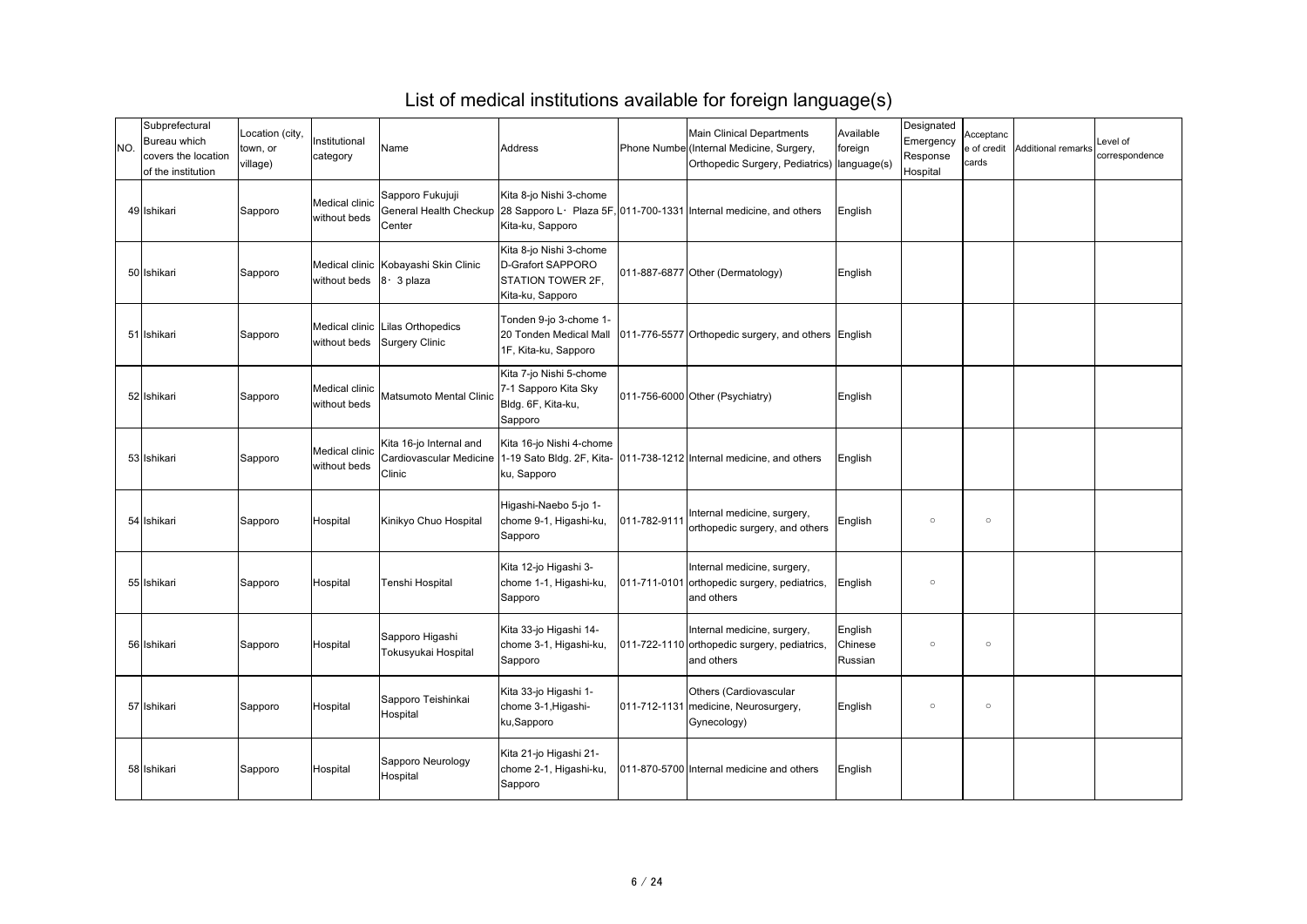| INO. | Subprefectural<br>Bureau which<br>covers the location<br>of the institution | Location (city,<br>town, or<br>village) | Institutional<br>category      | Name                                                               | Address                                                                                     |              | <b>Main Clinical Departments</b><br>Phone Numbe (Internal Medicine, Surgery,<br>Orthopedic Surgery, Pediatrics)   language(s) | Available<br>foreign | Designated<br>Emergency<br>Response<br>Hospital | Acceptanc<br>e of credit<br>cards | Additional remarks | Level of<br>correspondence |
|------|-----------------------------------------------------------------------------|-----------------------------------------|--------------------------------|--------------------------------------------------------------------|---------------------------------------------------------------------------------------------|--------------|-------------------------------------------------------------------------------------------------------------------------------|----------------------|-------------------------------------------------|-----------------------------------|--------------------|----------------------------|
|      | 59 Ishikari                                                                 | Sapporo                                 | Medical clinic<br>with beds    | Nozawa Clinic                                                      | Kita 17-jo Higashi 1-<br>chome 2-25, Higashi-ku,  011-741-3535<br>Sapporo                   |              | Internal medicine, pediatrics,<br>and others                                                                                  | English              |                                                 |                                   |                    |                            |
|      | 60 Ishikari                                                                 | Sapporo                                 | Medical clinic<br>without beds | Hokuai Clinic                                                      | Kita 16-jo Higashi 16-<br>chome 1-13 Hokuai<br>Medical Bldg. 2F,<br>Higashi-ku, Sapporo     | 011-783-0736 | Surgery, orthopedic surgery,<br>and others                                                                                    | Chinese              |                                                 | $\circ$                           |                    |                            |
|      | 61 Ishikari                                                                 | Sapporo                                 | with beds                      | Medical clinic Konno Obstetrics and<br><b>Gynecology Clinic</b>    | Kita 12-jo Higashi 15-<br>chome 5-18, Higashi-ku,  011-742-8228<br>Sapporo                  |              | Others (Obstetrics and<br>Gynecology)                                                                                         | Chinese              |                                                 |                                   |                    |                            |
|      | 62 Ishikari                                                                 | Sapporo                                 | with beds                      | Medical clinic Sapporo Neurology<br><b>Clinic</b>                  | Kita 21-jo Higashi 21-<br>Sapporo                                                           |              | chome 2-17, Higashi-ku,  011-780-2233 Internal medicine, and others                                                           | English              |                                                 |                                   |                    |                            |
|      | 63 Ishikari                                                                 | Sapporo                                 | without beds Clinic            | Medical clinic Shiba Internal Medicine                             | Kita 41-jo Higashi 2-<br>chome 3-14 North<br>Medical Bldg. 2F,<br>Higashi-ku, Sapporo       |              | 011-722-8111 Internal medicine                                                                                                | Chinese              |                                                 |                                   |                    |                            |
|      | 64 Ishikari                                                                 | Sapporo                                 |                                | Medical clinic Anzai Orthopedic<br>without beds Surgery Clinic     | Kita 42-jo Higashi 16-<br>chome 1-1 N42 Medical<br>Bldg. 2F, Higashi-ku,<br>Sapporo         |              | 011-789-2525 Orthopedic surgery, and others English                                                                           |                      |                                                 |                                   |                    |                            |
|      | 65 Ishikari                                                                 | Sapporo                                 |                                | Medical clinic Motomachi Orthopedic<br>without beds Surgery Clinic | Kita 21-jo Higashi 16-<br>Sapporo                                                           |              | chome 1-11, Higashi-ku,  011-781-6151 Orthopedic surgery, and others English                                                  |                      |                                                 |                                   |                    |                            |
|      | 66 Ishikari                                                                 | Sapporo                                 | without beds Clinic            | Medical clinic   Motomachi Children's                              | Kita 24-jo Higashi 21-<br>chome 5-1 Green<br>Medical Mall 2F, Higashi-<br>ku, Sapporo       |              | 011-782-2820 Pediatrics, and others                                                                                           | English              |                                                 |                                   |                    |                            |
|      | 67 Ishikari                                                                 | Sapporo                                 | Medical clinic<br>without beds | <b>Hokko Memorial Clinic</b>                                       | Kita 27-jo Higashi 8-<br>Sapporo                                                            |              | chome 1-15, Higashi-ku,  011-722-1122 Internal medicine, and others                                                           | English              |                                                 | $\circ$                           |                    |                            |
|      | 68 Ishikari                                                                 | Sapporo                                 |                                | Medical clinic Ario Sapporo<br>without beds   Dermatology Clinic   | Kita 7-jo Higashi 9-<br>chome 2-20, Higashi-ku, 011-752-7850 Other (Dermatology)<br>Sapporo |              |                                                                                                                               | English              |                                                 |                                   |                    |                            |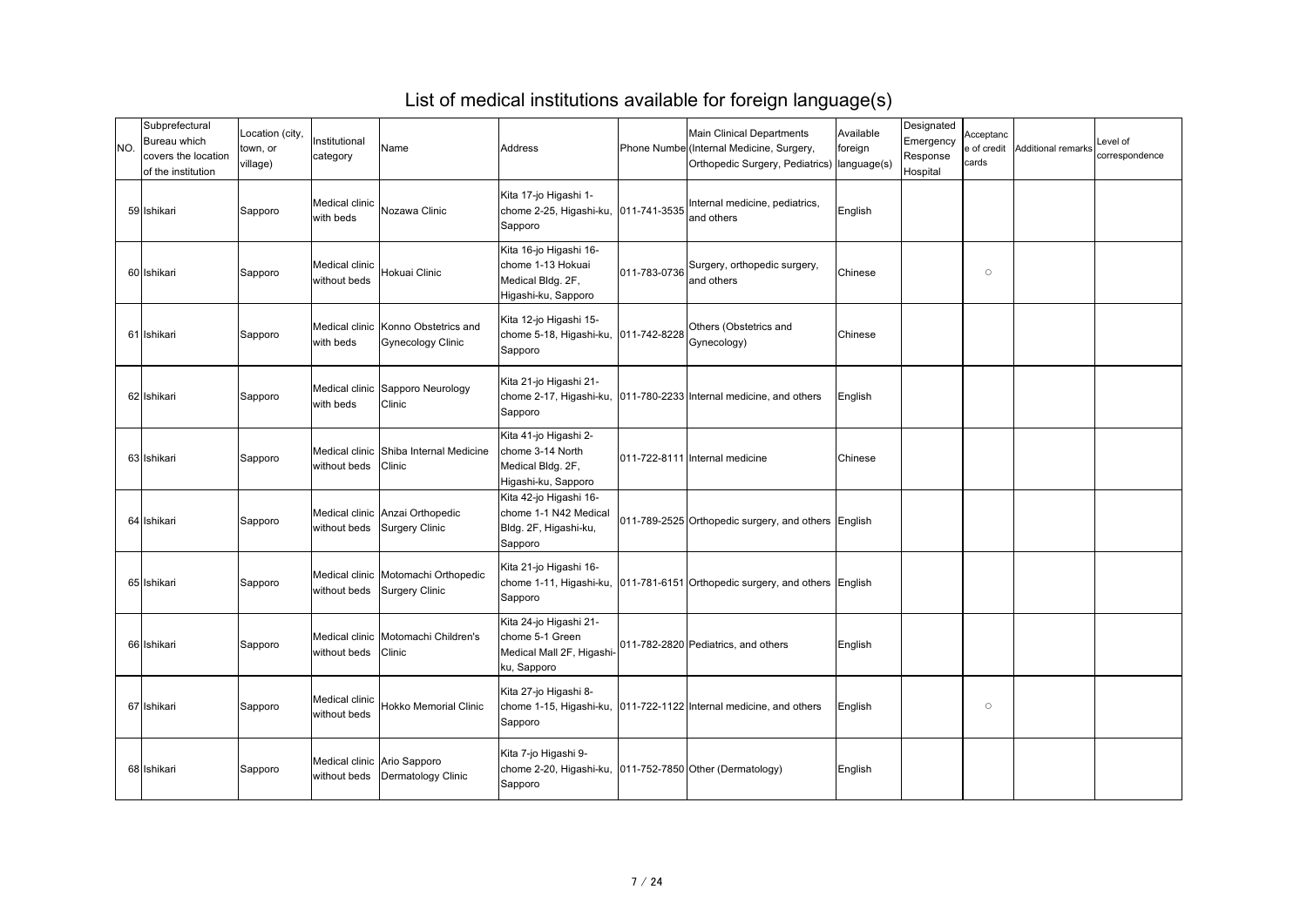| NO. | Subprefectural<br><b>Bureau which</b><br>covers the location<br>of the institution | Location (city,<br>town, or<br>village) | Institutional<br>category      | Name                                                                      | <b>Address</b>                                                                                     |              | <b>Main Clinical Departments</b><br>Phone Numbe (Internal Medicine, Surgery,<br>Orthopedic Surgery, Pediatrics)   language(s) | Available<br>foreign | Designated<br>Emergency<br>Response<br>Hospital | Acceptanc<br>e of credit<br>cards | Additional remarks | Level of<br>correspondence |
|-----|------------------------------------------------------------------------------------|-----------------------------------------|--------------------------------|---------------------------------------------------------------------------|----------------------------------------------------------------------------------------------------|--------------|-------------------------------------------------------------------------------------------------------------------------------|----------------------|-------------------------------------------------|-----------------------------------|--------------------|----------------------------|
|     | 69 Ishikari                                                                        | Sapporo                                 | Hospital                       | Sanjukai Hospital                                                         | Higashi-Sapporo 2-jo 3-<br>chome 6-10, Shiroishi-<br>ku, Sapporo                                   |              | 011-824-3131 Other (Urology)                                                                                                  | English              |                                                 | $\circ$                           |                    |                            |
|     | 70 Ishikari                                                                        | Sapporo                                 | Hospital                       | <b>Hokushin Hospital</b>                                                  | Kikusui Moto-machi 3-jo<br>ku, Sapporo                                                             |              | 3-chome 1-18, Shiroishi- 011-871-3660 Orthopedic surgery and others                                                           | English              | $\circ$                                         | $\circ$                           |                    |                            |
|     | 71 Ishikari                                                                        | Sapporo                                 | Medical clinic<br>with beds    | <b>Ohashi Eye Clinic</b>                                                  | Hondori 6-chome-kita 1-<br>, Shiroishi-ku, Sapporo                                                 |              | 011-864-4656 Other (Ophthalmology)                                                                                            | English              |                                                 | $\circ$                           |                    |                            |
|     | 72 Ishikari                                                                        | Sapporo                                 | with beds                      | Medical clinic Kikusui Orthopedic<br><b>Surgery Clinic</b>                | Kikusui 3-jo 2-chome 13-<br>, Shiroishi-ku, Sapporo                                                |              | 011-816-1515 Orthopedic surgery, and others English                                                                           |                      |                                                 |                                   |                    |                            |
|     | 73 Ishikari                                                                        | Sapporo                                 | with beds                      | Medical clinic Hokuto Ophthalmological Kitago 3-jo 8-chome 5-<br>Clinic   | 36, Shiroishi-ku, Sapporo                                                                          |              | 011-874-4011 Other (Ophthalmology)                                                                                            | English              |                                                 |                                   |                    |                            |
|     | 74 Ishikari                                                                        | Sapporo                                 | Medical clinic Tagawa          | without beds   Ophthalmological Clinic                                    | Nango-dori 1-chome Kita<br>1-1 ST Soma Bldg, 2F,<br>Shiroishi-ku, Sapporo                          |              | 011-864-8671 Other (Ophthalmology)                                                                                            | English              |                                                 |                                   |                    |                            |
|     | 75 Ishikari                                                                        | Sapporo                                 | Medical clinic<br>without beds | Matsuda Internal<br>Medicine & Cardiology<br><b>Clinic</b>                | Hon-dori 8-chome-<br>Iminami 1-30, Shiroishi-<br>ku, Sapporo                                       |              | 011-867-8000 Internal medicine, and others                                                                                    | English              |                                                 |                                   |                    |                            |
|     | 76 Ishikari                                                                        | Sapporo                                 |                                | Medical clinic Aozora Takeuchi Internal<br>without beds   Medicine Clinic | Kikusui-Moto-machi 5-jo<br>2-chome 2-40, Shiroishi- (011-872-3558 Internal medicine<br>ku, Sapporo |              |                                                                                                                               | English              |                                                 |                                   |                    |                            |
|     | 77 Ishikari                                                                        | Sapporo                                 | Medical clinic<br>with beds    | Nirenomori Clinic                                                         | Kikusui-kami-machi 4-jo<br>2-chome 359-1,<br>Shiroishi-ku, Sapporo                                 | 011-833-1120 | Internal medicine, surgery,<br>orthopedic surgery, and others                                                                 | English              |                                                 | $\circ$                           |                    |                            |
|     | 78 Ishikari                                                                        | Sapporo                                 | Hospital                       | J C H O Hokkaido<br>Hospital                                              | Nakanoshima 1-jo 8-<br>Sapporo                                                                     |              | Internal medicine, surgery,<br>chome 3-18, Toyohira-ku, 011-831-5151 orthopedic surgery, pediatrics,<br>and others            | English              | $\circ$                                         | $\circ$                           |                    |                            |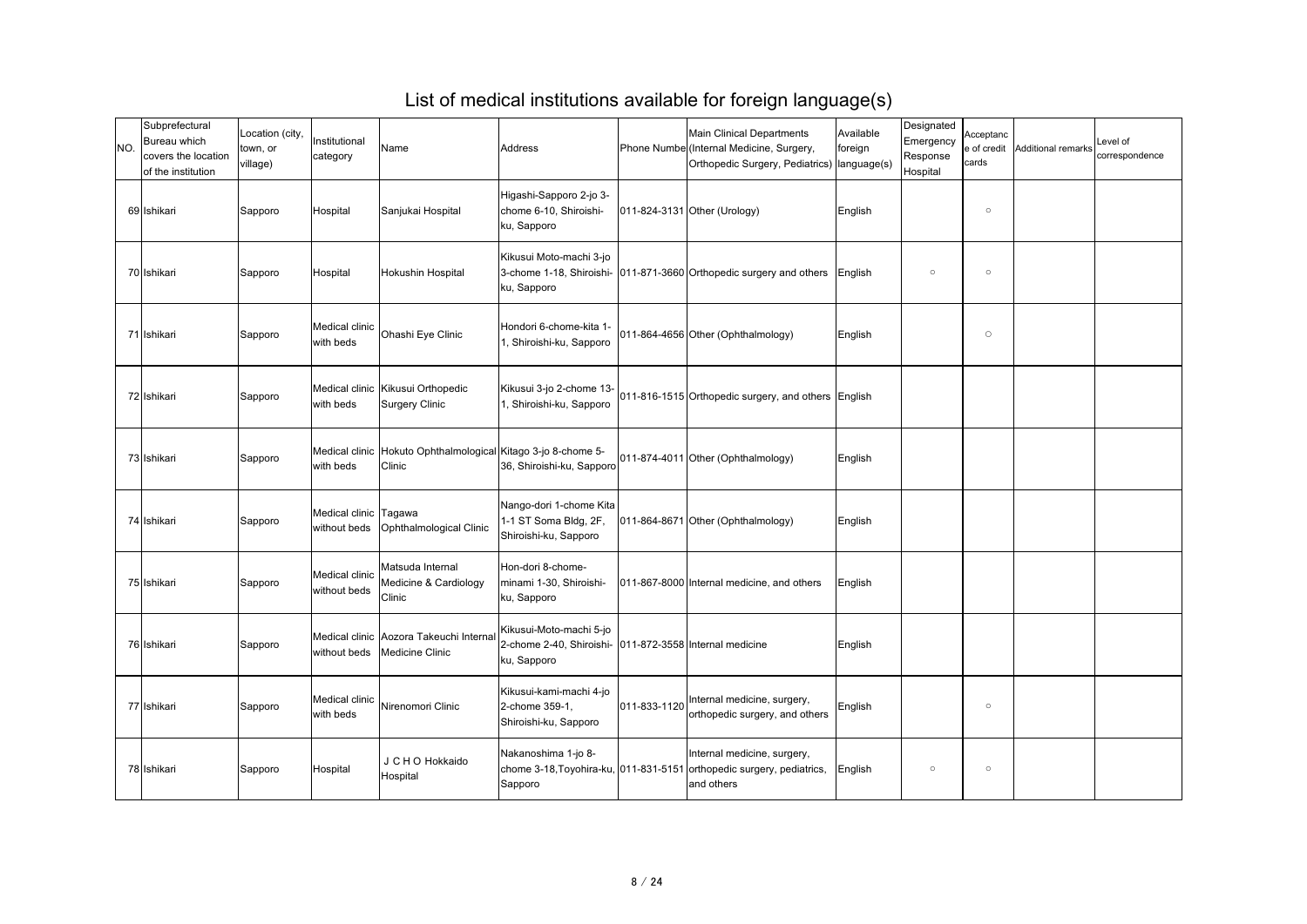| INO. | Subprefectural<br><b>Bureau which</b><br>covers the location<br>of the institution | Location (city,<br>town, or<br>village) | Institutional<br>category      | Name                                                                    | Address                                                                              |              | <b>Main Clinical Departments</b><br>Phone Numbe (Internal Medicine, Surgery,<br>Orthopedic Surgery, Pediatrics)   language(s) | Available<br>foreign | Designated<br>Emergency<br>Response<br>Hospital | Acceptanc<br>e of credit<br>cards | Additional remarks | Level of<br>correspondence |
|------|------------------------------------------------------------------------------------|-----------------------------------------|--------------------------------|-------------------------------------------------------------------------|--------------------------------------------------------------------------------------|--------------|-------------------------------------------------------------------------------------------------------------------------------|----------------------|-------------------------------------------------|-----------------------------------|--------------------|----------------------------|
|      | 79 Ishikari                                                                        | Sapporo                                 | <b>Hospital</b>                | Kashiwaba<br>Neurosurgical Hospital                                     | Tsukisamu-higashi 1-jo<br>15-chome 7-20,<br>Toyohira-ku, Sapporo                     |              | $[011-851-2333]$ Other (Neurosurgery)                                                                                         | English              | $\circ$                                         | $\circ$                           |                    |                            |
|      | 80 Ishikari                                                                        | Sapporo                                 | Hospital                       | Hokkaido Orthopedic<br><b>Memorial Hospital</b>                         | Hiragishi 7-jo 13-chome<br>5-22, Toyohira-ku,<br>Sapporo                             |              | 011-812-7001 Orthopedic surgery, and others English                                                                           |                      | $\circ$                                         | $\circ$                           |                    |                            |
|      | 81 Ishikari                                                                        | Sapporo                                 | with beds                      | Medical clinic   Fukuzumi Obstetrics and<br><b>Gynecology Clinic</b>    | Fukuzumi 3-jo 1-chome<br>2-24, Toyohira-ku,<br>Sapporo                               | 011-836-1188 | Others (Obstetrics and<br>Gynecology)                                                                                         | English              |                                                 |                                   |                    |                            |
|      | 82 Ishikari                                                                        | Sapporo                                 | Medical clinic<br>with beds    | Fukuzumi Urology Clinic   6-12, Toyohira-ku,                            | Fukuzumi 3-jo 1-chome<br>Sapporo                                                     |              | 011-836-8881 Other (Urology)                                                                                                  | English              |                                                 |                                   |                    |                            |
|      | 83 Ishikari                                                                        | Sapporo                                 | with beds                      | Medical clinic Kaneko Cardiovascular<br>Medicine Clinic                 | Tsukisamu-higashi 1-jo<br>ku, Sapporo                                                |              | 10-chome 1-1, Toyohira- (011-857-4141 Internal medicine, and others                                                           | English              |                                                 | $\circ$                           |                    |                            |
|      | 84 Ishikari                                                                        | Sapporo                                 | Medical clinic<br>without beds | Hokkaido Ohno Hospital chome 6-20 JA<br>Hamaya Cardiovascular<br>Clinic | <u>ı sukisaillu-ciluo-uoli 7 -</u><br>Tsukisamu-chuo Bldg.<br>5F, Toyohira-ku,       |              | 011-857-2666 Internal medicine, and others                                                                                    | English              |                                                 | $\circlearrowright$               |                    |                            |
|      | 85 Ishikari                                                                        | Sapporo                                 | Medical clinic<br>without beds | Asahimachi Clinic                                                       | Asahi-machi 3-chome 2-<br>36, Toyohira-ku,<br>Sapporo                                |              | 011-811-0345 Internal medicine                                                                                                | English              |                                                 |                                   |                    |                            |
|      | 86 Ishikari                                                                        | Sapporo                                 | without beds Clinic            | Medical clinic Kariya Internal Medicine                                 | Hiragishi 2-jo 1-chome 7-<br>11, Toyohira-ku,<br>Sapporo                             |              | 011-832-2521 Internal medicine                                                                                                | English              |                                                 |                                   |                    |                            |
|      | 87 Ishikari                                                                        | Sapporo                                 |                                | Medical clinic Yamaguchi Orthopedic<br>without beds Surgery Clinic      | Hiragishi 2-jo 14-chome<br>1-22 Imazaki Medical<br>Bldg. 2F, Toyohira-ku,<br>Sapporo |              | 011-837-5111 Orthopedic surgery, and others English                                                                           |                      |                                                 | $\circ$                           |                    |                            |
|      | 88 Ishikari                                                                        | Sapporo                                 | Medical clinic<br>without beds | Misono Clinic                                                           | Misono 7-jo 3-chome 2-<br>1, Toyohira-ku, Sapporo                                    |              | 011-876-0530 Internal medicine                                                                                                | English              |                                                 |                                   |                    |                            |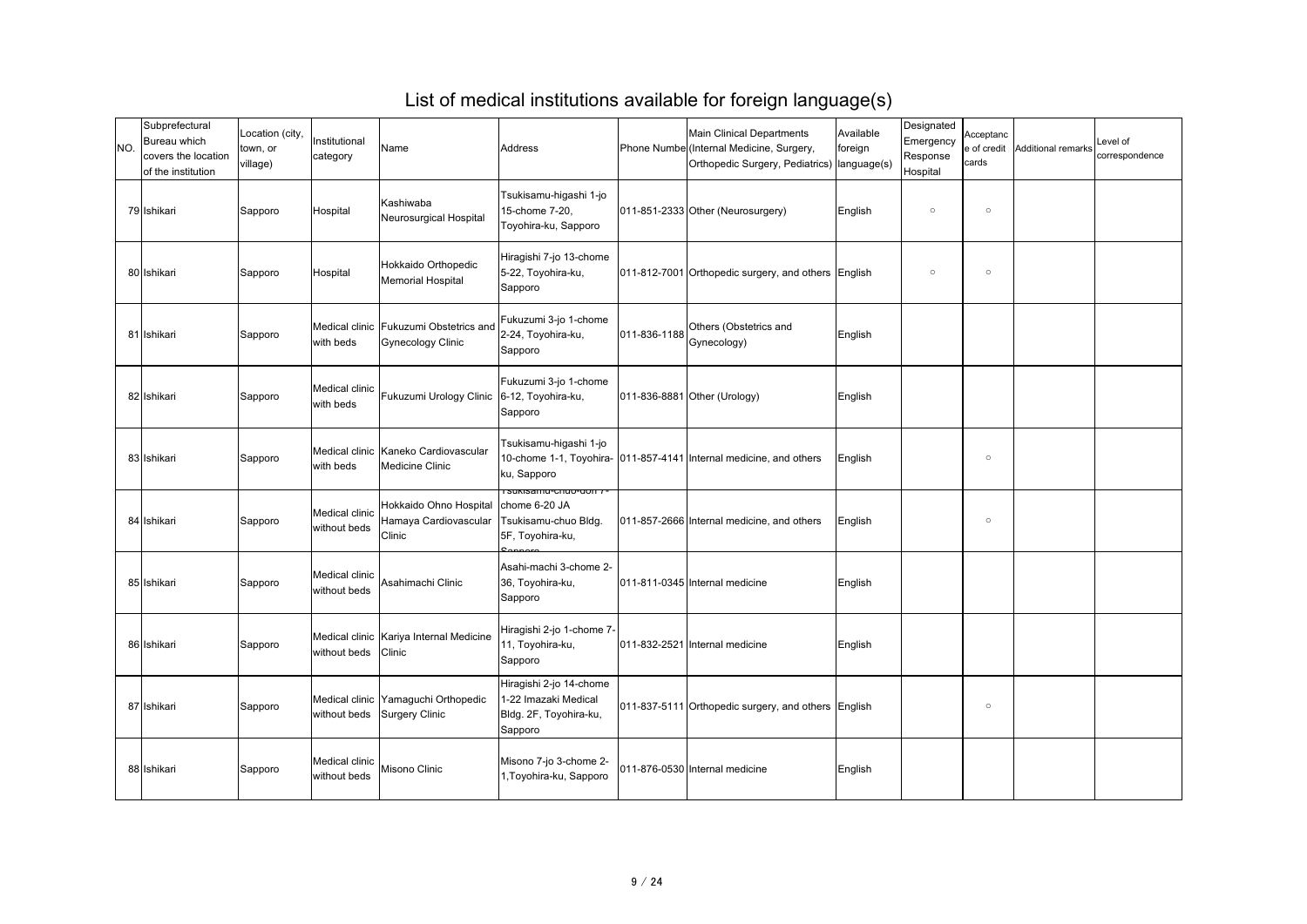| NO. | Subprefectural<br><b>Bureau which</b><br>covers the location<br>of the institution | Location (city,<br>town, or<br>village) | Institutional<br>category      | Name                                                                                           | <b>Address</b>                                                                                           |              | <b>Main Clinical Departments</b><br>Phone Numbe (Internal Medicine, Surgery,<br>Orthopedic Surgery, Pediatrics) | Available<br>foreign<br>language(s) | Designated<br>Emergency<br>Response<br>Hospital | Acceptanc<br>cards | e of credit   Additional remarks | Level of<br>correspondence |
|-----|------------------------------------------------------------------------------------|-----------------------------------------|--------------------------------|------------------------------------------------------------------------------------------------|----------------------------------------------------------------------------------------------------------|--------------|-----------------------------------------------------------------------------------------------------------------|-------------------------------------|-------------------------------------------------|--------------------|----------------------------------|----------------------------|
|     | 89 Ishikari                                                                        | Sapporo                                 | Medical clinic<br>without beds | <b>Healthcare Clinic Hikari</b>                                                                | <u>ı sukisamu-myasni 1-jol</u><br>19-chome 3-49 Chuo<br>bus Sightseeing Guide<br>Center 3F, Toyohira-ku, |              | 011-858-1043 Internal medicine, and others                                                                      | English                             |                                                 |                    |                                  |                            |
|     | 90 Ishikari                                                                        | Sapporo                                 | Hospital                       | Jozankei Hospital                                                                              | Jozankei-onsen-nishi 3-<br>chome 71, Minami-ku,<br>Sapporo                                               |              | 011-598-3323 Internal medicine, and others                                                                      | English<br><b>Chinese</b>           |                                                 | $\circ$            |                                  |                            |
|     | 91 Ishikari                                                                        | Sapporo                                 | Hospital                       | Sapporo-minami<br><b>Orthopedic Hospital</b>                                                   | Minami 33-jo Nishi 11-<br>chome 4-1, Minami-ku,<br>Sapporo                                               |              | 011-581-2555 Orthopedic surgery, and others English                                                             |                                     | $\circ$                                         | $\circ$            |                                  |                            |
|     | 92 Ishikari                                                                        | Sapporo                                 | Hospital                       | Ishiyama Hospital                                                                              | Ishiyama 2-jo 8-chome<br>2-12, Minami-ku,<br>Sapporo                                                     | 011-591-7167 | Internal medicine, and other<br>(Psychiatry)                                                                    | English                             |                                                 |                    |                                  |                            |
|     | 93 Ishikari                                                                        | Sapporo                                 | without beds                   | Nakane Toshie<br>Medical clinic Rehabilitation, Internal<br>Medicine, and Pediatrics<br>Clinic | Minami 32-jo Nishi 10-<br>chome 2-1, Minami-ku,<br>Sapporo                                               | 011-582-3131 | Internal medicine, pediatrics,<br>and others                                                                    | English                             |                                                 |                    |                                  |                            |
|     | 94 Ishikari                                                                        | Sapporo                                 | Medical clinic<br>without beds | Nakagawa Internal<br><b>Medicine and Cardiology</b><br>Clinic                                  | Kawazoe 5-jo 2-chome<br>29-9 Osada Kawazoe<br>Bldg. 2F, Minami-ku,<br>Sapporo                            |              | 011-573-5555 Internal medicine, and others                                                                      | English                             |                                                 | $\circ$            |                                  |                            |
|     | 95 Ishikari                                                                        | Sapporo                                 | Hospital                       | <b>IMS Sapporo Digestive</b><br><b>Disease Center General</b><br>Hospital                      | Hachiken 2-jo Nishi 1-<br>chome 1-1, Nishi-ku,<br>Sapporo                                                | 011-611-1391 | Internal medicine, surgery,<br>orthopedic surgery, and others                                                   | English<br>Chinese<br>Korean        |                                                 | $\circ$            |                                  |                            |
|     | 96 Ishikari                                                                        | Sapporo                                 | Hospital                       | Sapporo Daiichi Hospital                                                                       | Nijuyonken 4-jo 3-chome<br>4-26, Nishi-ku, Sapporo                                                       | 011-611-6201 | Internal medicine, surgery,<br>orthopedic surgery, and others                                                   | English                             | $\circ$                                         |                    |                                  |                            |
|     | 97 Ishikari                                                                        | Sapporo                                 | Medical clinic<br>with beds    | Sapooro Nishi<br>Orthopedic Surgery<br>Clinic                                                  | Miyanosawa 1-jo 4-<br>chome 7-25, Nishi-ku,<br>Sapporo                                                   |              | 011-666-6600 Orthopedic surgery, and others English                                                             |                                     |                                                 |                    |                                  |                            |
|     | 98 Ishikari                                                                        | Sapporo                                 | Medical clinic<br>without beds | Gotoda Clinic                                                                                  | Nishino 3-jo 9-chome 10-<br>37, Nishi-ku, Sapporo                                                        |              | 011-663-8170 Internal medicine, pediatrics                                                                      | English                             |                                                 |                    |                                  |                            |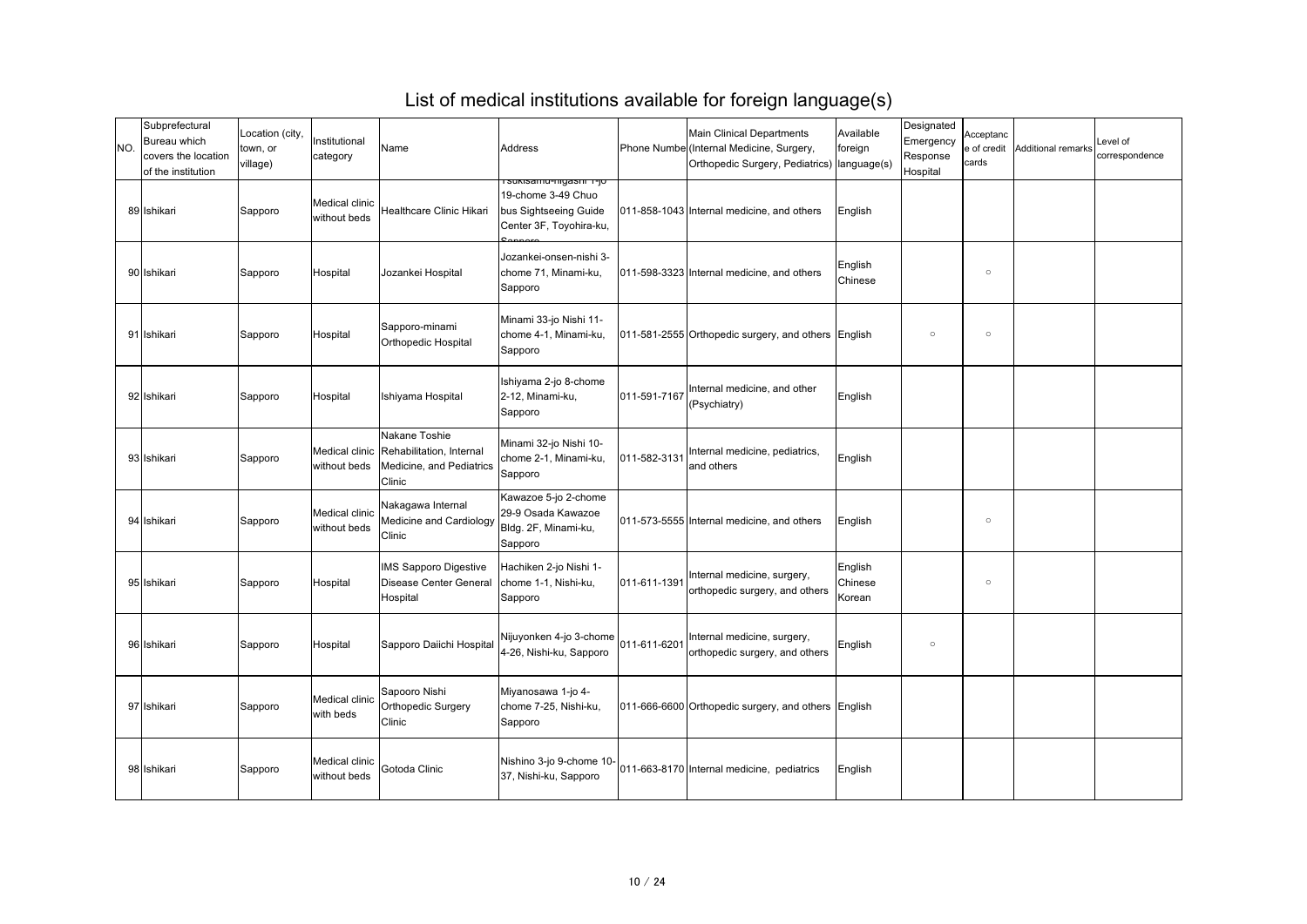| INO. | Subprefectural<br>Bureau which<br>covers the location<br>of the institution | Location (city,<br>town, or<br>village) | Institutional<br>category      | Name                                                               | <b>Address</b>                                                                            |                         | <b>Main Clinical Departments</b><br>Phone Numbe (Internal Medicine, Surgery,<br>Orthopedic Surgery, Pediatrics)   language(s) | Available<br>foreign | Designated<br>Emergency<br>Response<br>Hospital | Acceptanc<br>e of credit<br>cards | Additional remarks | Level of<br>correspondence |
|------|-----------------------------------------------------------------------------|-----------------------------------------|--------------------------------|--------------------------------------------------------------------|-------------------------------------------------------------------------------------------|-------------------------|-------------------------------------------------------------------------------------------------------------------------------|----------------------|-------------------------------------------------|-----------------------------------|--------------------|----------------------------|
|      | 99 Ishikari                                                                 | Sapporo                                 | without beds                   | Medical clinic Abe Internal Medicine<br><b>Clinic</b>              | Nishimachi-kita 7-chome<br>2-11, Nishi Sapporo<br>Medical Bldg. 3F, Nishi-<br>ku, Sapporo |                         | 011-666-7301 Internal medicine                                                                                                | English              |                                                 |                                   |                    |                            |
|      | 100 Ishikari                                                                | Sapporo                                 | without beds                   | Medical clinic Miyanosawa Koike<br>Children's Clinic               | Nishimachi-kita 20-<br>chome 3-10, Nishi-ku,<br>Sapporo                                   | 011-669-5551 Pediatrics |                                                                                                                               | English              |                                                 |                                   |                    |                            |
|      | 101 Ishikari                                                                | Sapporo                                 | without beds                   | Medical clinic Kotoni Ophthalmological<br><b>Clinic</b>            | Kotoni 2-jo 1-chome 1-20<br>Kotoni Tower Plaza 2F,<br>Nishi-ku, Sapporo                   |                         | 011-623-1150 Other (Ophthalmology)                                                                                            | English              |                                                 |                                   |                    |                            |
|      | 102 Ishikari                                                                | Sapporo                                 | Medical clinic<br>without beds | Hosana Family Clinic                                               | Miyanosawa 1-jo 4-<br>chome 4-47, Nishi-ku,<br>Sapporo                                    |                         | 011-688-9807 Internal medicine, pediatrics                                                                                    | English              |                                                 |                                   |                    |                            |
|      | 103 Ishikari                                                                | Sapporo                                 | Hospital                       | Hokuo Hospital                                                     | Aoba-cho 11-chome 2-<br>10, Atsubetsu-ku,<br>Sapporo                                      | 011-892-8531            | Internal medicine, surgery and<br><b>lothers</b>                                                                              | English<br>Chinese   | $\circ$                                         |                                   |                    |                            |
|      | 104 Ishikari                                                                | Sapporo                                 | Hospital                       | Hitsujigaoka Hospital                                              | Aoba-cho 3-chome 1-10,<br>Atsubetsu-ku, Sapporo                                           | 011-351-2211            | Internal medicine, orthopedic<br>surgery, and others                                                                          | English              | $\circ$                                         | $\circ$                           |                    |                            |
|      | 105 Ishikari                                                                | Sapporo                                 | with beds                      | Medical clinic Shin-Sapporo Breast<br>Clinic                       | Atsubetsu-chuo 3-jo 4-<br>chome 22-2, Atsubetsu-<br>ku, Sapporo                           |                         | 011-893-8080 Other (Breast surgery)                                                                                           | English              |                                                 |                                   |                    |                            |
|      | 106 Ishikari                                                                | Sapporo                                 | without beds                   | Medical clinic Natsuizaka Internal<br><b>Medicine Clinic</b>       | Oyachi-higashi 4-chome<br>1-2 Shintaku Terminal<br>Plaza 2F, Atsubetsu-ku,<br>Sapporo     |                         | 011-893-1678 Internal medicine, and others                                                                                    | English              |                                                 |                                   |                    |                            |
|      | 107 Ishikari                                                                | Sapporo                                 | without beds                   | Medical clinic Oyachi Plastic and<br>Aesthetic Surgery Clinic      | Oyachi-higashi 5-chome<br>1-43 MRS Bldg. 2F,<br>Atsubetsu-ku, Sapporo                     |                         | 011-891-3388 Other (Aesthetic Surgery)                                                                                        | English              |                                                 | $\circ$                           |                    |                            |
|      | 108 Ishikari                                                                | Sapporo                                 | without beds                   | Medical clinic Onishi Internal Medicine<br>and Rheumatology Clinic | Atsubetsu-chuo 2-jo 5-<br>chome 4-6, Atsubetsu-<br>ku, Sapporo                            |                         | 011-890-0024 Internal medicine, and others                                                                                    | English              |                                                 |                                   |                    |                            |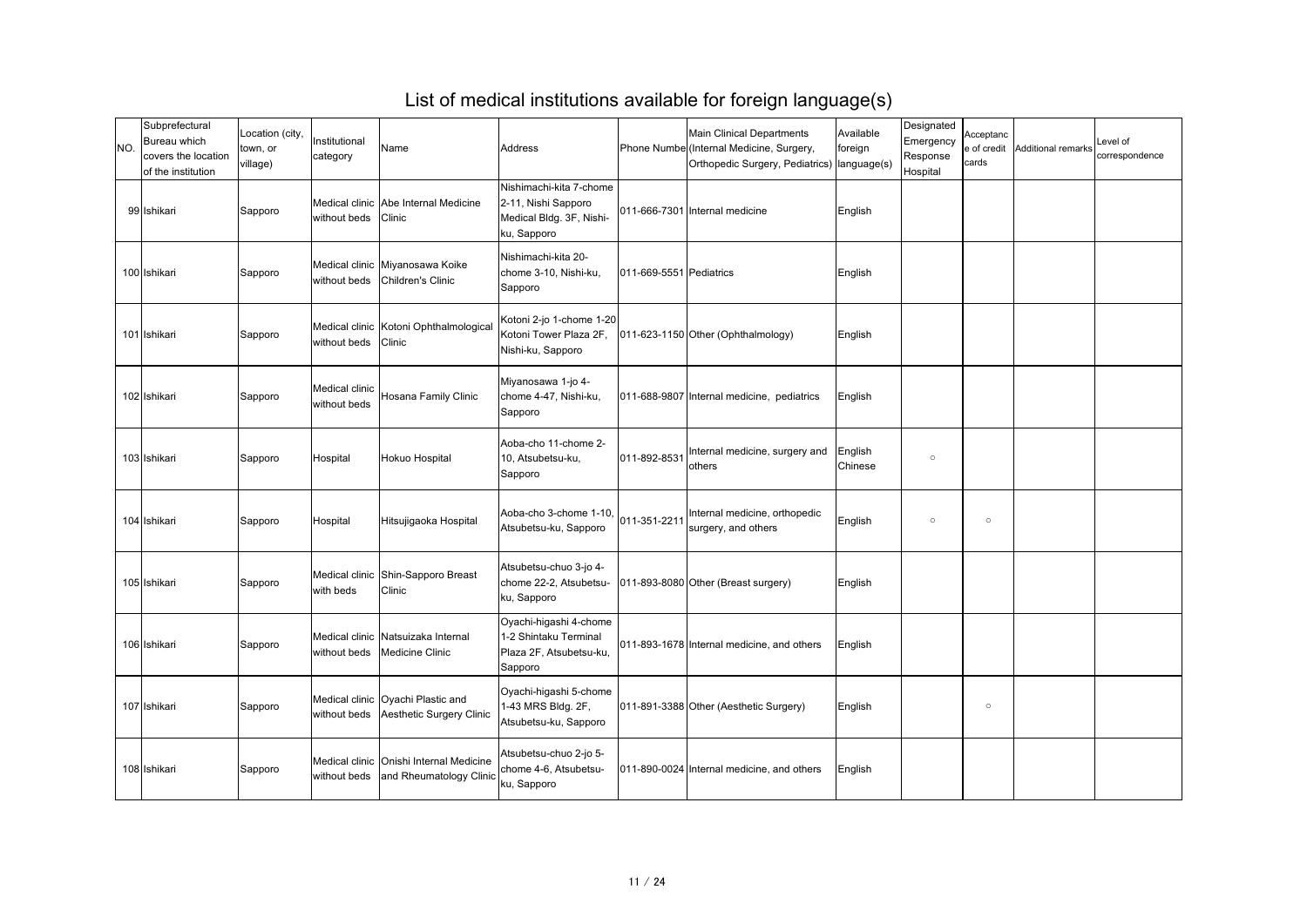| INO. | Subprefectural<br>Bureau which<br>covers the location<br>of the institution | Location (city,<br>town, or<br>village) | Institutional<br>category      | Name                                                                 | Address                                                   |              | <b>Main Clinical Departments</b><br>Phone Numbe (Internal Medicine, Surgery,<br>Orthopedic Surgery, Pediatrics)   language(s) | Available<br>foreign | Designated<br>Emergency<br>Response<br>Hospital | Acceptanc<br>e of credit<br>cards | Additional remarks | Level of<br>correspondence |
|------|-----------------------------------------------------------------------------|-----------------------------------------|--------------------------------|----------------------------------------------------------------------|-----------------------------------------------------------|--------------|-------------------------------------------------------------------------------------------------------------------------------|----------------------|-------------------------------------------------|-----------------------------------|--------------------|----------------------------|
|      | 109 Ishikari                                                                | Sapporo                                 | Hospital                       | Ims Sapporo Internal<br><b>Rehabilitation Hospital</b>               | Teine-Kanayama 124,<br>Teine-ku, Sapporo                  | 011-681-2105 | Internal medicine, orthopedic<br>surgery, and others                                                                          | English              |                                                 | $\circ$                           |                    |                            |
|      | 110 Ishikari                                                                | Sapporo                                 | Hospital                       | Hokuto Hospital                                                      | Teine-Yamaguchi 550,<br>Teine-ku, Sapporo                 |              | 011-683-6667 Internal medicine, and others                                                                                    | English              |                                                 | $\circ$                           |                    |                            |
|      | 111 Ishikari                                                                | Sapporo                                 | Hospital                       | Teine Keijinkai Hospital                                             | Maeda 1-jo 12-chome 1-<br>40, Teine-ku, Sapporo           |              | Internal medicine, surgery,<br>011-681-8111 orthopedic surgery, pediatrics,<br>and others                                     | English              | $\circ$                                         | $\circ$                           |                    |                            |
|      | 112 Ishikari                                                                | Sapporo                                 | Hospital                       | Nissei Hospital                                                      | 27, Teine-ku, Sapporo                                     |              | Akebono 2-jo 2-chome $2-\vert_{011}$ -681-9321 Internal medicine, and others                                                  | English              |                                                 | $\circ$                           |                    |                            |
|      | 113 Ishikari                                                                | Sapporo                                 | without beds Clinic            | Medical clinic Shibaki Dermatology                                   | Teine-honcho 2-jo 4-<br>chome 3-1, Teine-ku,<br>Sapporo   |              | $[011-682-3130]$ Other (Dermatology)                                                                                          | English              |                                                 |                                   |                    |                            |
|      | 114 Ishikari                                                                | Sapporo                                 | without beds Clinic            | Medical clinic   Uehara Internal Medicine   Inaho 1-jo 7-chome 2-21, | Teine-ku, Sapporo                                         |              | 011-681-7070 Internal medicine                                                                                                | English              |                                                 |                                   |                    |                            |
|      | 115 Ishikari                                                                | Sapporo                                 | without beds                   | Medical clinic Kawabata Internal<br>Medicine Clinic                  | Shin-Hassamu 4-jo 5-<br>chome 13-13, Teine-ku,<br>Sapporo |              | 011-688-2525 Internal medicine, and others                                                                                    | English              |                                                 |                                   |                    |                            |
|      | 116 Ishikari                                                                | Sapporo                                 |                                | Medical clinic Mizuguchi Orthopedic<br>without beds Surgery Clinic   | Shin-Hassamu 5-jo 6-<br>chome 1-5, Teine-ku,<br>Sapporo   |              | 011-685-6211 Orthopedic surgery                                                                                               | English              |                                                 |                                   |                    |                            |
|      | 117 Ishikari                                                                | Sapporo                                 | Medical clinic<br>without beds | Teine Keijinkai Clinic                                               | Maeda 1-jo 12-chome<br>357, Teine-ku, Sapporo             | 011-685-3888 | Internal medicine, surgery,<br>pediatrics, and others                                                                         | English              |                                                 | $\circ$                           |                    |                            |
|      | 118 Ishikari                                                                | Sapporo                                 | Medical clinic<br>without beds | Teine<br>Otothinolaryngology<br>Clinic                               | Maeda 5-jo 6-chome 3-<br>23, Teine-ku, Sapporo            |              | 011-699-9987 Other (Otothinolaryngology)                                                                                      | English<br>Chinese   |                                                 | $\circ$                           |                    |                            |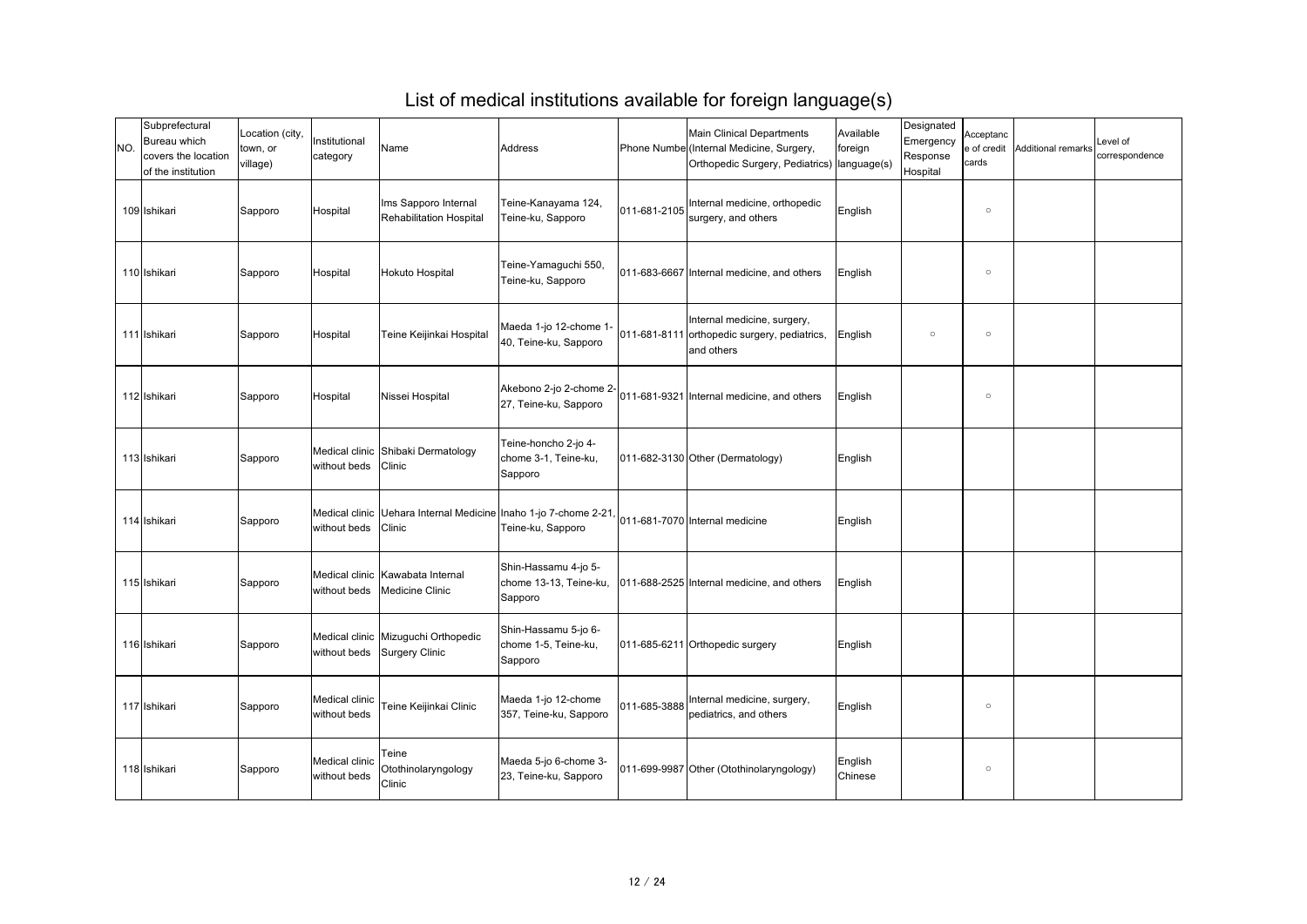| NO. | Subprefectural<br>Bureau which<br>covers the location<br>of the institution | Location (city,<br>town, or<br>village) | Institutional<br>category      | Name                                                                      | Address                                                     |              | <b>Main Clinical Departments</b><br>Phone Numbe (Internal Medicine, Surgery,<br>Orthopedic Surgery, Pediatrics) | Available<br>foreign<br>language(s) | Designated<br>Emergency<br>Response<br>Hospital | Acceptanc<br>cards | e of credit Additional remarks | Level of<br>correspondence |
|-----|-----------------------------------------------------------------------------|-----------------------------------------|--------------------------------|---------------------------------------------------------------------------|-------------------------------------------------------------|--------------|-----------------------------------------------------------------------------------------------------------------|-------------------------------------|-------------------------------------------------|--------------------|--------------------------------|----------------------------|
|     | 119 Ishikari                                                                | Sapporo                                 | Medical clinic<br>without beds | Sapporo Family Clinic                                                     | Hoshioki 2-jo 4-chome 2-<br>22, Teine-ku, Sapporo           |              | 011-695-5211 Internal medicine, and others                                                                      | English<br>Korean                   |                                                 |                    |                                |                            |
|     | 120 Ishikari                                                                | Sapporo                                 | Medical clinic<br>without beds | Teineyama Clinic                                                          | Akebono 5-jo 3-chome 1-<br>I, Teine-ku, Sapporo             |              | 011-688-3366 Internal medicine, and others                                                                      | English                             |                                                 | $\circ$            |                                |                            |
|     | 121 Ishikari                                                                | Sapporo                                 | with beds                      | Medical clinic Teine Family Medical<br><b>Clinic</b>                      | Maeda 2-jo 10-chome 1-<br>10, Teine-ku, Sapporo             | 011-685-3920 | Internal medicine, pediatrics,<br>and others                                                                    | English                             |                                                 | $\circ$            |                                |                            |
|     | 122 Ishikari                                                                | Sapporo                                 | without beds                   | Medical clinic Lifelong Medical Clinic<br>Sapporo                         | Maeda 1-jo 12-chome<br>357-22, Teine-ku,<br>Sapporo         |              | 011-685-2799 Internal medicine, pediatrics                                                                      | English                             |                                                 |                    |                                |                            |
|     | 123 Ishikari                                                                | Sapporo                                 | Hospital                       | Sapporo Satozuka<br>Hospital                                              | Utsukushigaoka 1-jo 6-<br>chome 1-5, Kiyota-ku,<br>Sapporo  | 011-883-1200 | Internal medicine, surgery,<br>orthopedic surgery, and others                                                   | English                             | $\circ$                                         | $\circ$            |                                |                            |
|     | 124 Ishikari                                                                | Sapporo                                 | Hospital                       | Sapporo Kiyota Hospital                                                   | Shinei 1-jo 1-chome 1-1<br>Kiyota-ku, Sapporo               | 011-883-6111 | Internal medicine, surgery and<br><b>others</b>                                                                 | English                             |                                                 | $\circ$            |                                |                            |
|     | 125 Ishikari                                                                | Sapporo                                 | without beds                   | Medical clinic Utsukushigaoka Jinbo<br>Dermatology Clinic                 | Utsukushigaoka 1-jo 6-<br>chome 2-1, Kiyota-ku,<br>Sapporo  |              | 011-888-2676 Other (Dermatology)                                                                                | English                             |                                                 |                    |                                |                            |
|     | 126 Ishikari                                                                | Sapporo                                 | without beds                   | Medical clinic Suzuki Internal Medicine Kiyota 4-jo 2-chome 10-<br>Clinic | [25, Kiyota-ku, Sapporo                                     |              | 011-882-2233 Internal medicine, and others                                                                      | English                             |                                                 |                    |                                |                            |
|     | 127 Ishikari                                                                | Sapporo                                 | without beds Clinic            | Medical clinic Adachi Internal Medicine 10, Hiraoka Medical               | Hiraoka 6-jo 2-chome 2-<br>Center, Kiyota-ku,<br>Sapporo    |              | 011-886-3338 Internal medicine                                                                                  | English                             |                                                 |                    |                                |                            |
|     | 128 Ishikari                                                                | Sapporo                                 | without beds Clinic            | Medical clinic   Fukuoka Neurosurgery                                     | Utsukushigaoka 3-jo 6-<br>chome 9-21, Kiyota-ku,<br>Sapporo |              | 011-886-2727 Other (Neurosurgery)                                                                               | English                             |                                                 |                    |                                |                            |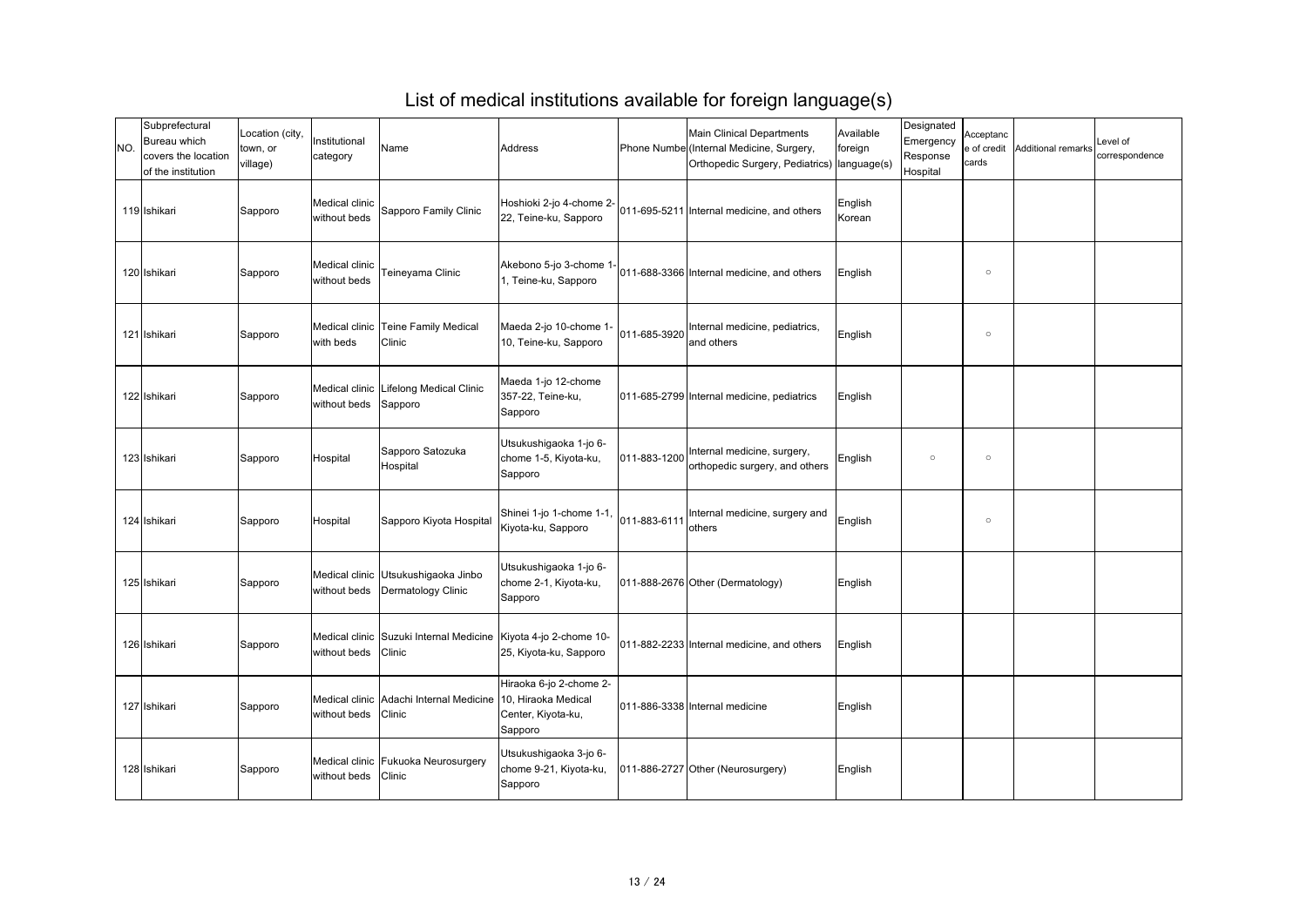| INO. | Subprefectural<br>Bureau which<br>covers the location<br>of the institution | Location (city,<br>town, or<br>village) | Institutional<br>category      | Name                                                                 | Address                                                                         |                         | <b>Main Clinical Departments</b><br>Phone Numbe (Internal Medicine, Surgery,<br>Orthopedic Surgery, Pediatrics)   language(s) | Available<br>foreign                    | Designated<br>Emergency<br>Response<br>Hospital | Acceptanc<br>e of credit<br>cards | Additional remarks | Level of<br>correspondence |
|------|-----------------------------------------------------------------------------|-----------------------------------------|--------------------------------|----------------------------------------------------------------------|---------------------------------------------------------------------------------|-------------------------|-------------------------------------------------------------------------------------------------------------------------------|-----------------------------------------|-------------------------------------------------|-----------------------------------|--------------------|----------------------------|
|      | 129 Ishikari                                                                | Ebetsu                                  | Medical clinic<br>with beds    | Ikenaga Clinic                                                       | Bunkyodai-higashi-machi<br>11-24, Ebetsu                                        | 011-387-1111            | Internal medicine, surgery,<br>orthopedic surgery, and others                                                                 | English<br>Chinese                      | $\circ$                                         |                                   |                    |                            |
|      | 130 Ishikari                                                                | Ebetsu                                  | Medical clinic<br>with beds    | <b>Ebetsu Yamamoto</b><br><b>Orthopedic Surgery</b><br><b>Clinic</b> | Takasago-cho 3-3,<br>Ebetsu                                                     |                         | 011-381-8008 Orthopedic surgery                                                                                               | English                                 | $\circ$                                         |                                   |                    |                            |
|      | 131 Ishikari                                                                | Ebetsu                                  | Medical clinic<br>without beds | Go Surgery Clinic                                                    | Ichiban-cho 13-1, Ebetsu 011-382-2559                                           |                         | Surgery, orthopedic surgery,<br>and others                                                                                    | English                                 |                                                 |                                   |                    |                            |
|      | 132 Ishikari                                                                | Ebetsu                                  | Medical clinic<br>without beds | Matsuo Childern's Clinic   Ebetsu Medical 3F,                        | Takasago-cho 25-11<br>Ebetsu                                                    | 011-384-8819 Pediatrics |                                                                                                                               | English                                 |                                                 |                                   |                    |                            |
|      | 133 Ishikari                                                                | Ebetsu                                  | Medical clinic<br>without beds | Katayama Internal<br>Medicine and<br><b>Gastroenterology Clinic</b>  | Nopporo-Yoyogi-cho 16-<br>3, Ebetsu                                             |                         | 011-385-5050 Internal medicine                                                                                                | English                                 |                                                 |                                   |                    |                            |
|      | 134 Ishikari                                                                | Ebetsu                                  |                                | without beds   and Pediatrics Clinic                                 | Medical clinic   Urutora Internal Medicine   Oasa-Sakaema-chi 11-9,  <br>Ebetsu |                         | 011-688-8801 Internal medicine, pediatrics                                                                                    | English                                 |                                                 |                                   |                    |                            |
|      | 135 Ishikari                                                                | Ebetsu                                  | Medical clinic<br>without beds | Konno Pediatrics Clinic                                              | Nopporo-Yoyogi-cho 15-<br>2, Ebetsu                                             | 011-391-1148 Pediatrics |                                                                                                                               | English                                 |                                                 |                                   |                    |                            |
|      | 136 Ishikari                                                                | <b>Chitose</b>                          | Hospital                       | Chitose City Hospital                                                | Hokko 2-chome 1-1,<br>Chitose                                                   |                         | Internal medicine, surgery,<br>0123-24-3000 orthopedic surgery, pediatrics,<br>and others                                     | English<br>Chinese<br>Korean<br>Russian | $\circ$                                         | $\circ$                           |                    |                            |
|      | 137 Ishikari                                                                | <b>Chitose</b>                          | Medical clinic<br>with beds    | Mommy's Clinic Chitose                                               | Shinano 2-chome 1-13,<br><b>Chitose</b>                                         |                         | 0123-27-4103 Other (Obstetrics)                                                                                               | English                                 |                                                 |                                   |                    |                            |
|      | 138 Ishikari                                                                | <b>Chitose</b>                          | Medical clinic<br>without beds | Kamiya Clinic                                                        | Hanazono 5-chome 1-2,<br><b>Chitose</b>                                         | 0123-23-3395 Pediatrics |                                                                                                                               | English                                 |                                                 |                                   |                    |                            |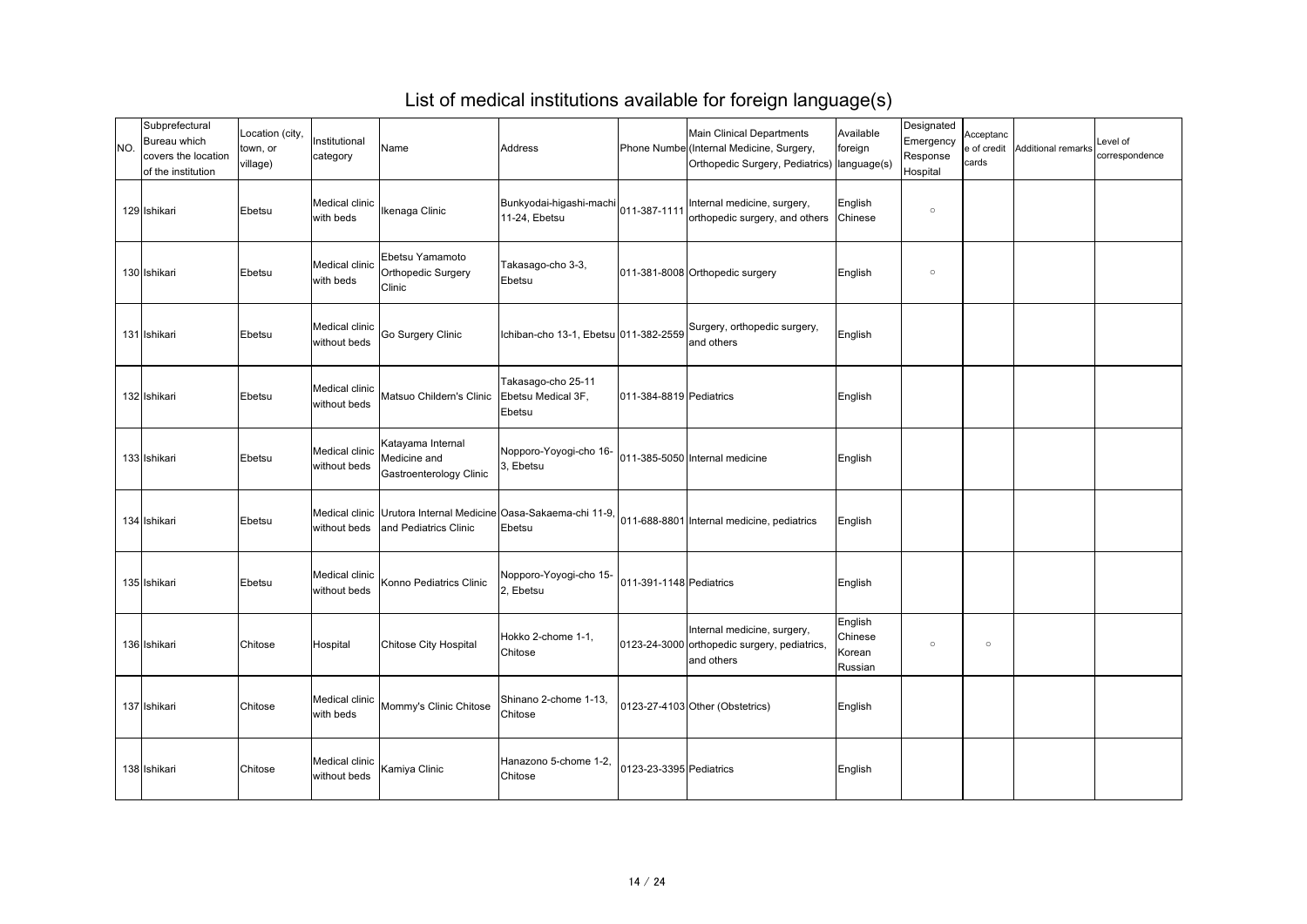| INO. | Subprefectural<br><b>Bureau which</b><br>covers the location<br>of the institution | Location (city,<br>town, or<br>village) | Institutional<br>category      | Name                                                                                               | Address                                                                                    |              | <b>Main Clinical Departments</b><br>Phone Numbe (Internal Medicine, Surgery,<br>Orthopedic Surgery, Pediatrics)   language(s) | Available<br>foreign | Designated<br>Emergency<br>Response<br>Hospital | Acceptanc<br>e of credit<br>cards | Additional remarks | Level of<br>correspondence |
|------|------------------------------------------------------------------------------------|-----------------------------------------|--------------------------------|----------------------------------------------------------------------------------------------------|--------------------------------------------------------------------------------------------|--------------|-------------------------------------------------------------------------------------------------------------------------------|----------------------|-------------------------------------------------|-----------------------------------|--------------------|----------------------------|
|      | 139 Ishikari                                                                       | Eniwa                                   | Hospital                       | Megumino Hospital                                                                                  | Megumino-nishi 2-chome<br>$3-5$ , Eniwa                                                    |              | Internal medicine, surgery,<br>0123-36-7555 orthopedic surgery, pediatrics,<br>and others                                     | English              | $\circ$                                         | $\circ$                           |                    |                            |
|      | 140 Ishikari                                                                       | Eniwa                                   | without beds                   | and Pediatrics Clinic                                                                              | Medical clinic   Okada Internal Medicine   Megumino-nishi 6-chome <br>20-1, Eniwa          |              | 0123-37-1414 Internal medicine, pediatrics                                                                                    | English              |                                                 |                                   |                    |                            |
|      | 141 Ishikari                                                                       | Eniwa                                   | without beds                   | Medical clinic   Megumino Dermatology<br><b>Clinic</b>                                             | Megumino-nishi 6-chome<br><b>21-1, Eniwa</b>                                               |              | 0123-37-3111 Other (Dermatology)                                                                                              | English              |                                                 |                                   |                    |                            |
|      | 142 Ishikari                                                                       | Kita-Hiroshima                          | Medical clinic<br>without beds | <b>Omagari Family Clinic</b>                                                                       | <b>Omagari-Midorigaoka 1-</b><br>chome 12-1, Kita-<br><b>Hiroshima</b>                     | 011-377-6621 | Internal medicine, surgery,<br>pediatrics                                                                                     | English              |                                                 |                                   |                    |                            |
|      | 143 Ishikari                                                                       | Kita-Hiroshima                          | without beds                   | Medical clinic   Kita-Hiroshima Ogino<br><b>Ophthalmology Clinic</b>                               | Hokushin-cho 1-chome<br>2-2 Kita-Hiroshima<br>Terminal Bldg. 1F, Kita-<br><b>Hiroshima</b> |              | 011-370-1010 Other (Ophthalmology)                                                                                            | English              |                                                 | $\circ$                           |                    |                            |
|      | 144 Ishikari                                                                       | Tobetsu                                 | without beds                   | Mimatsu Sweden-dori<br>Medical clinic   Internal Medicine and<br>Cardiovascular Medicine<br>Clinic | Futomi-cho 1488-348,<br>Tobetsu-cho, Ishikari-<br><b>gun</b>                               | 0133-25-3151 | Internal medicine, pediatrics,<br>and others                                                                                  | English              |                                                 |                                   |                    |                            |
|      | 145 Oshima                                                                         | Hakodate                                | Hospital                       | Hakodate Goryoukaku<br>Hospital                                                                    | Goryokaku-cho 38-3,<br>Hakodate                                                            |              | Internal medicine, surgery,<br>0138-51-2295 orthopedic surgery, pediatrics,<br>and others                                     | English              | $\circ$                                         | $\circ$                           |                    |                            |
|      | 146 Oshima                                                                         | Hakodate                                | Hospital                       | Hakodate Shintoshi<br>Hospital                                                                     | Ishikawa-cho 331-1,<br>Hakodate                                                            | 0138-46-1321 | Internal medicine, orthopedic<br>surgery, and others                                                                          | Russian              | $\circ$                                         |                                   |                    |                            |
|      | 147 Oshima                                                                         | Hakodate                                | Medical clinic<br>without beds | Kon Clinic Tokito                                                                                  | Tokito-cho 35-24,<br>Hakodate                                                              |              | 0138-33-1233 Internal medicine, surgery                                                                                       | English              |                                                 |                                   |                    |                            |
|      | 148 Oshima                                                                         | Hakodate                                |                                | Medical clinic Sato Internal Medicine<br>without beds and Pediatrics Clinic                        | Kikyo 4-chome 8-25,<br>Hakodate                                                            | 0138-46-1212 | Internal medicine, pediatrics,<br>and others                                                                                  | English              |                                                 |                                   |                    |                            |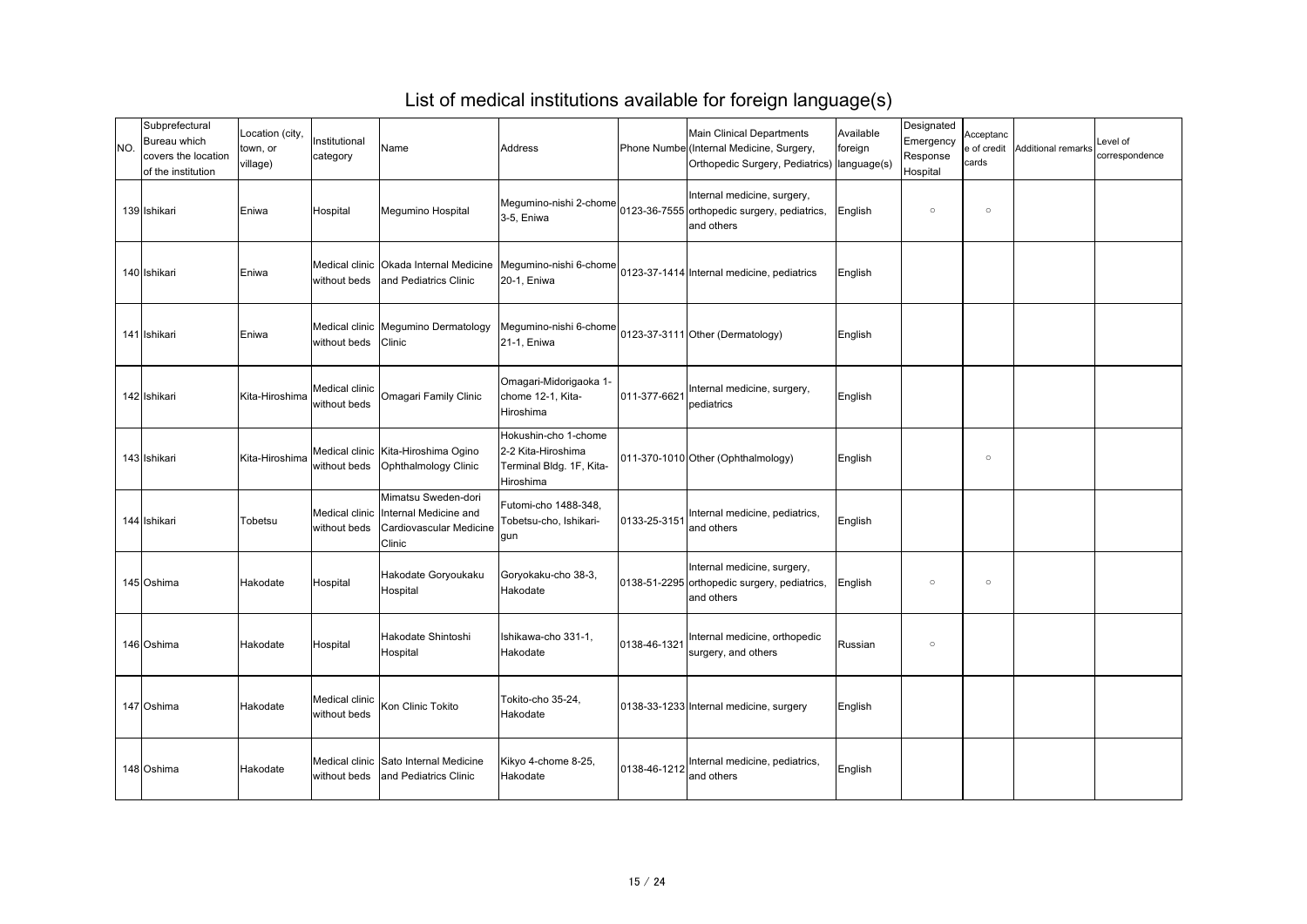| NO. | Subprefectural<br>Bureau which<br>covers the location<br>of the institution | Location (city,<br>town, or<br>village) | Institutional<br>category      | Name                                                                                                              | Address                                 |              | <b>Main Clinical Departments</b><br>Phone Numbe (Internal Medicine, Surgery,<br>Orthopedic Surgery, Pediatrics)   language(s) | Available<br>foreign | Designated<br>Emergency<br>Response<br>Hospital | Acceptanc<br>e of credit<br>cards | Additional remarks | Level of<br>correspondence |
|-----|-----------------------------------------------------------------------------|-----------------------------------------|--------------------------------|-------------------------------------------------------------------------------------------------------------------|-----------------------------------------|--------------|-------------------------------------------------------------------------------------------------------------------------------|----------------------|-------------------------------------------------|-----------------------------------|--------------------|----------------------------|
|     | 149 Oshima                                                                  | Hakodate                                | with beds                      | Medical clinic Honma Ophthalmology<br><b>Clinic</b>                                                               | Kameda-hon-cho 55-1,<br>Hakodate        |              | 0138-41-6229 Other (Ophthalmology)                                                                                            | English              |                                                 | $\circ$                           |                    |                            |
|     | 150 Oshima                                                                  | Hakodate                                | without beds Clinic            | Medical clinic   Mori Internal Medicine                                                                           | Shinonome-cho 11-1,<br>Hakodate         |              | 0138-23-7231 Internal medicine, and others                                                                                    | English              |                                                 |                                   |                    |                            |
|     | 151 Oshima                                                                  | Hakodate                                | without beds Clinic            | Medical clinic Shimizu Ophthalmology                                                                              | Yunokawa-cho 3-chome<br>25-16, Hakodate |              | 0138-36-2222 Other (Ophthalmology)                                                                                            | English              |                                                 |                                   |                    |                            |
|     | 152 Oshima                                                                  | Hakodate                                | without beds Clinic            | Medical clinic Kon Orthopedic Surgery   Hon-cho 30-36,                                                            | Hakodate                                |              | 0138-52-7551 Orthopedic surgery, and others English                                                                           |                      |                                                 |                                   |                    |                            |
|     | 153 Oshima                                                                  | Hakodate                                | Medical clinic<br>without beds | Takahashi Internal<br>Medicine and<br><b>Respiratory Clinic</b>                                                   | Yanagi-machi 9-3,<br>Hakodate           |              | 0138-52-7811 Internal medicine, and others                                                                                    | English              |                                                 |                                   |                    |                            |
|     | 154 Oshima                                                                  | Hakodate                                | without beds                   | Medical clinic   Kasai Internal Medicine<br>and Pediatrics Clinic                                                 | Hon-cho 5-10, Hakodate   0138-52-1757   |              | Internal medicine, surgery,<br>pediatrics, and others                                                                         | English              |                                                 |                                   |                    |                            |
|     | 155 Oshima                                                                  | Hakodate                                | Medical clinic<br>without beds | Kon Clinic Shoto                                                                                                  | Matsukaze-cho 18-17,<br>Hakodate        | 0138-27-0123 | Internal medicine, orthopedic<br>surgery, and others                                                                          | English              |                                                 |                                   |                    |                            |
|     | 156 Oshima                                                                  | Hakodate                                | Medical clinic<br>without beds | Yunokawa Onsen<br><b>Orthopedic Surgery</b><br>Clinic                                                             | Yunokawa-cho 1-chome<br>6-4, Hakodate   |              | 0138-59-2925 Orthopedic surgery, and others                                                                                   | English<br>Korean    |                                                 |                                   |                    |                            |
|     | 157 Oshima                                                                  | Hakodate                                | without beds                   | Sakakibara<br>Medical clinic Cardiovascular Medicine   Okawa-cho 12-22,<br>and Internal Medicine<br><b>Clinic</b> | Hakodate                                | 0138-43-1222 | Other (Cardiovascular<br>Medicine)                                                                                            | English              |                                                 |                                   |                    |                            |
|     | 158 Oshima                                                                  | Hakodate                                | without beds Clinic            | Medical clinic Hiyoshi Dermatology                                                                                | Hiyoshi-cho 1-chome 1-<br>13, Hakodate  |              | 0138-30-3003 Other (Dermatology)                                                                                              | English              |                                                 |                                   |                    |                            |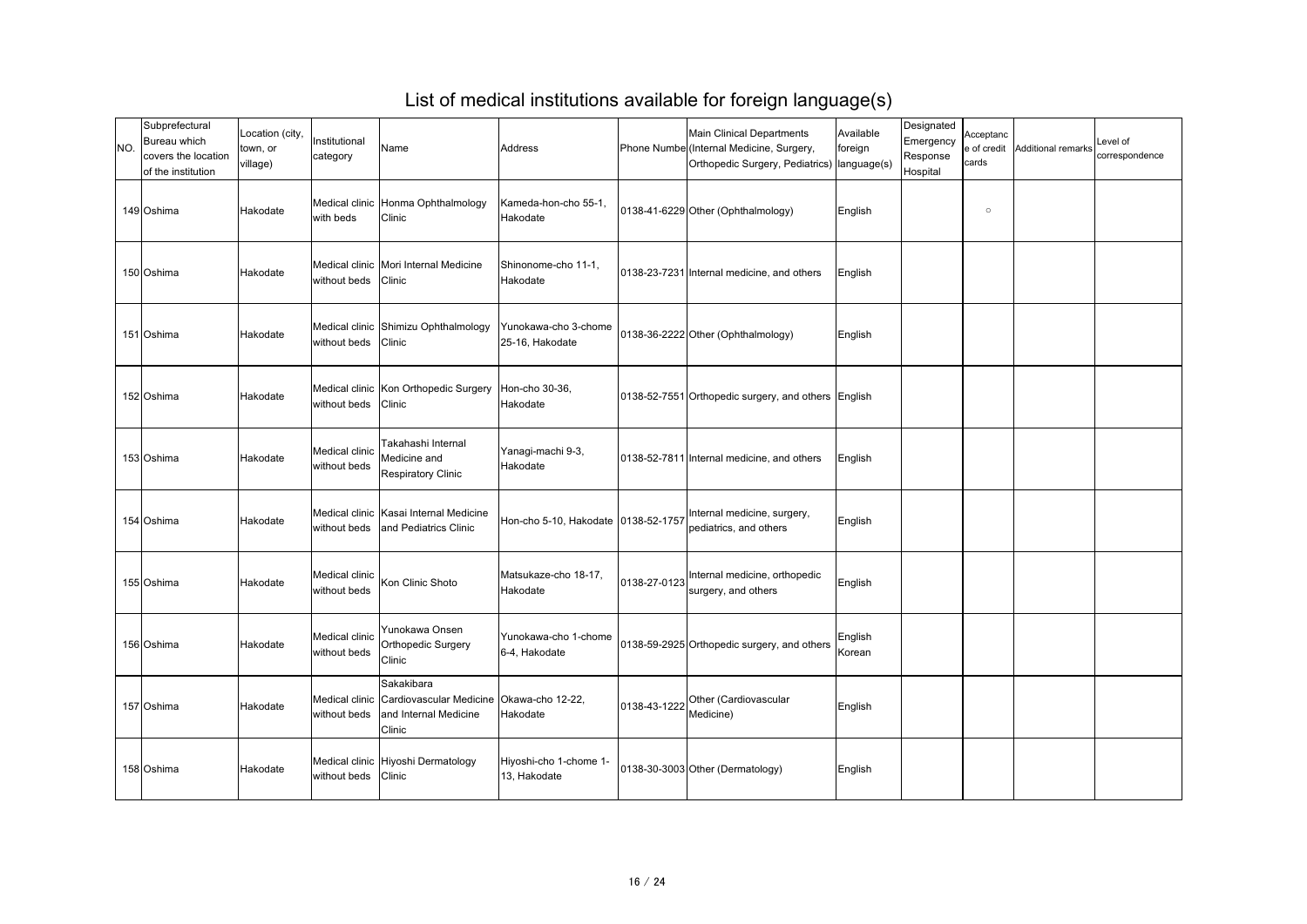| INO. | Subprefectural<br>Bureau which<br>covers the location<br>of the institution | Location (city,<br>town, or<br>village) | Institutional<br>category      | Name                                                                                  | Address                                                        |                         | <b>Main Clinical Departments</b><br>Phone Numbe (Internal Medicine, Surgery,<br>Orthopedic Surgery, Pediatrics)   language(s) | Available<br>foreign | Designated<br>Emergency<br>Response<br>Hospital | Acceptanc<br>e of credit<br>cards | Additional remarks | Level of<br>correspondence |
|------|-----------------------------------------------------------------------------|-----------------------------------------|--------------------------------|---------------------------------------------------------------------------------------|----------------------------------------------------------------|-------------------------|-------------------------------------------------------------------------------------------------------------------------------|----------------------|-------------------------------------------------|-----------------------------------|--------------------|----------------------------|
|      | 159 Oshima                                                                  | Hakodate                                | with beds                      | Medical clinic   Fujioka Ophthalmology<br>Clinic                                      | Ishikawa-cho 450-2,<br>Hakodate                                |                         | 0138-34-5550 Other (Ophthalmology)                                                                                            | English              |                                                 |                                   |                    |                            |
|      | 160 Oshima                                                                  | Hakodate                                | without beds Clinic            | Medical clinic llida Internal Medicine                                                | Kashiwagi-cho 15-2,<br>Hakodate                                |                         | 0138-32-7000 Internal medicine, and others                                                                                    | English              |                                                 |                                   |                    |                            |
|      | 161 Oshima                                                                  | Hakodate                                | Medical clinic<br>without beds | Konishi Internal Medicine<br>Suehiro-cho 3-15,<br>and Cardiovascular<br><b>Clinic</b> | Hakodate                                                       |                         | 0138-83-2080 Internal medicine, and others                                                                                    | English              |                                                 |                                   |                    |                            |
|      | 162 Oshima                                                                  | Hokuto                                  | Medical clinic<br>without beds | Masuda Clinic                                                                         | Hon-cho 2-chome 7-8,<br>Hokuto                                 | 0138-77-8105            | Internal medicine, pediatrics,<br>and others                                                                                  | English              |                                                 |                                   |                    |                            |
|      | 163 Oshima                                                                  | Matsumae                                | Hospital                       | Matsumae Community<br>Hospital                                                        | Oiso 174-1, Matsumae-<br>cho, Matsumae-gun                     |                         | Internal medicine, surgery,<br>01394-2-2515 orthopedic surgery, pediatrics,<br>and others                                     | English              | $\circ$                                         |                                   |                    |                            |
|      | 164 Oshima                                                                  | Fukushima                               | Medical clinic<br>without beds | Ogasawara Clinic                                                                      | Tatesaki 350-27,<br>Fukushima-cho,<br>Matsumae-gun             | 0139-48-5231            | Internal medicine, pediatrics,<br>and others                                                                                  | English              |                                                 |                                   |                    |                            |
|      | 165 Oshima                                                                  | Nanae                                   | Medical clinic<br>without beds | Hiyoko Pediatrics Clinic                                                              | Okawa 8-chome 12-15,<br>Nanae-cho, Kameda-gun                  | 0138-65-1311 Pediatrics |                                                                                                                               | English              |                                                 |                                   |                    |                            |
|      | 166 Oshima                                                                  | Nanae                                   | Medical clinic<br>without beds | Nanae<br>Otorhinolaryngology<br>Clinic                                                | Hon-cho 6-chome 6-5,<br>Nanae-cho, Kameda-gun                  |                         | 0138-66-2677 Other (Otorhinolaryngology)                                                                                      | English              |                                                 |                                   |                    |                            |
|      | 167 Hiyama                                                                  | Setana                                  | Hospital                       | Donan Royal Hospital                                                                  | Kita-Hiyama 322-4, Kita-<br>Hiyama-ku, Setana-cho,<br>Kudo-gun | 0137-84-5011            | Internal medicine, surgery and<br>others                                                                                      | Chinese              |                                                 | $\circ$                           |                    |                            |
|      | 168 Shiribeshi                                                              | <b>Otaru</b>                            | Hospital                       | <b>Otaru Chuo Hospital</b>                                                            | Irifune 2-chome 2-18,<br><b>Otaru</b>                          | 0134-21-2222            | Internal medicine, surgery,<br>orthopedic surgery, and others                                                                 | English              | $\circ$                                         |                                   |                    |                            |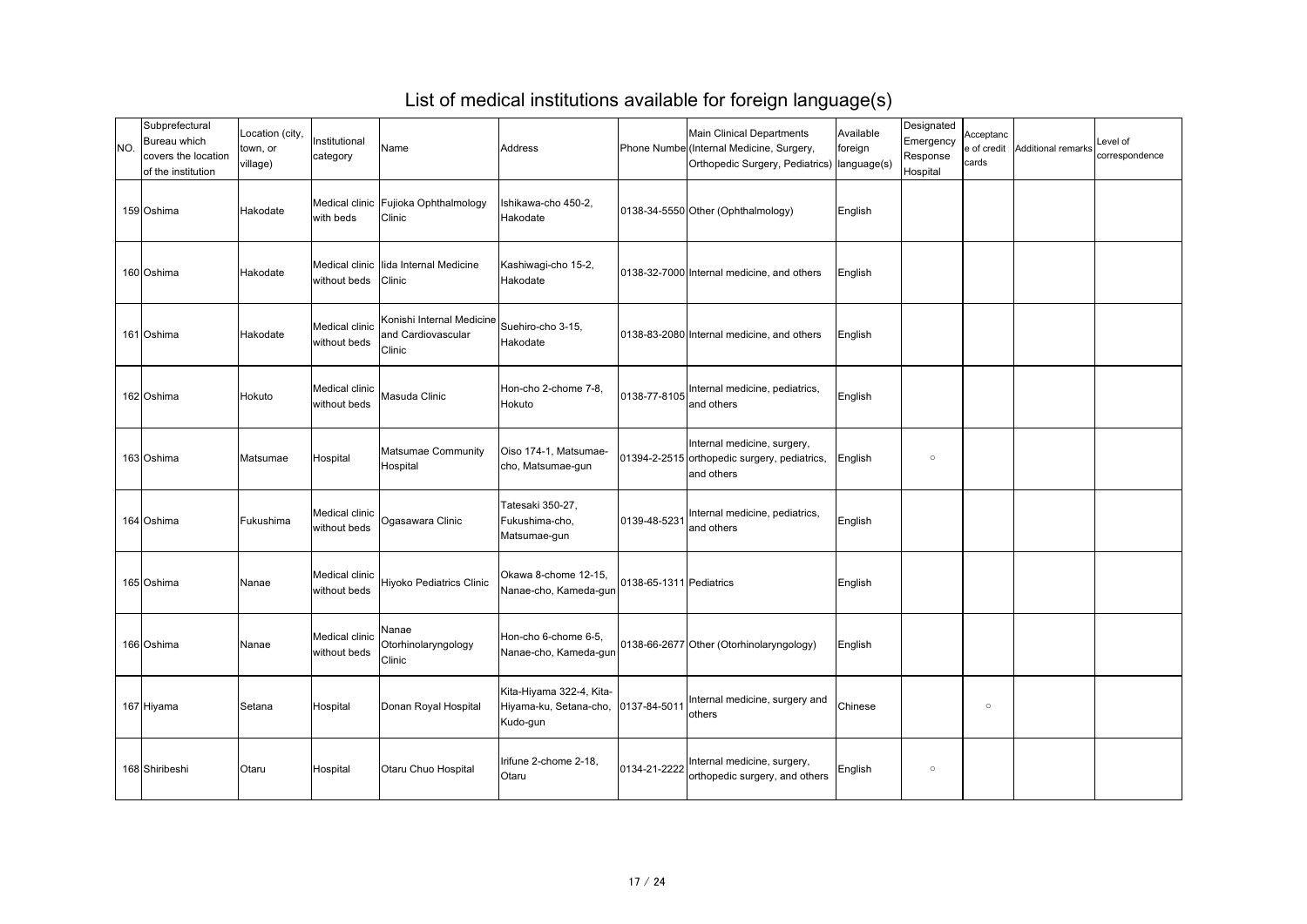| NO. | Subprefectural<br><b>Bureau which</b><br>covers the location<br>of the institution | Location (city,<br>town, or<br>village) | Institutional<br>category               | Name                                                       | Address                                                      |              | <b>Main Clinical Departments</b><br>Phone Numbe (Internal Medicine, Surgery,<br>Orthopedic Surgery, Pediatrics)   language(s) | Available<br>foreign | Designated<br>Emergency<br>Response<br>Hospital | Acceptanc<br>e of credit<br>cards | Additional remarks                                           | Level of<br>correspondence  |
|-----|------------------------------------------------------------------------------------|-----------------------------------------|-----------------------------------------|------------------------------------------------------------|--------------------------------------------------------------|--------------|-------------------------------------------------------------------------------------------------------------------------------|----------------------|-------------------------------------------------|-----------------------------------|--------------------------------------------------------------|-----------------------------|
|     | 169 Shiribeshi                                                                     | <b>Otaru</b>                            | Medical clinic Otaru-Konan<br>with beds | Neurosurgery Clinic                                        | Masakae 1-chome 6-1,<br><b>Otaru</b>                         |              | 0134-31-5566 Other (Neurosurgery)                                                                                             | English              |                                                 |                                   |                                                              |                             |
|     | 170 Shiribeshi                                                                     | kutchan                                 | Hospital                                | Kutchan-Kosei General<br>Hospital                          | Kita 4-jo Higashi 1-<br>chome 2, Kutchan-cho,<br>Abuta-gun   |              | Internal medicine, surgery,<br>0136-22-1141 orthopedic surgery, pediatrics,<br>and others                                     | English              | $\circ$                                         | $\circ$                           | Medical<br>institution which<br>accepts foreign<br>travelers | Daily<br>conversation level |
|     | 171 Shiribeshi                                                                     | kutchan                                 | Medical clinic<br>without beds          | Taiyo Clinic                                               | Minami 3-jo Higashi 5-<br>chome 1, Kutchan-cho,<br>Abuta-gun |              | 0136-21-5600 Internal medicine, and others                                                                                    | English              |                                                 |                                   |                                                              |                             |
|     | 172 Shiribeshi                                                                     | Tomari                                  | Medical clinic<br>without beds          | Kayanuma Clinic                                            | Kayanuma-mura 711-3,<br>Tomari-mura, Furuu-gun               | 0135-75-3651 | Internal medicine, surgery, and<br>others                                                                                     | English              |                                                 |                                   |                                                              |                             |
|     | 173 Sorachi                                                                        | Iwamizawa                               | Hospital                                | Hokkaido Chuo Rosai<br>Hospital                            | 4-jo Higashi 16-chome 5,<br>Higashi-ku, Iwamizawa            | 0126-22-1300 | Internal medicine, Surgery,<br>Orthopedic surgery, and others                                                                 | Chinese              | $\circ$                                         | $\circ$                           |                                                              |                             |
|     | 174 Sorachi                                                                        | Takikawa                                | Medical clinic<br>without beds          | Dochin Internal Medicine<br>and Gastroenterology<br>Clinic | Sakae-machi 2-chome 5-<br>13, Takikawa                       |              | 0125-23-1818 Internal medicine, and others                                                                                    | English              |                                                 |                                   |                                                              |                             |
|     | 175 Kamikawa                                                                       | Asahikawa                               | Hospital                                | Asahikawa Medical<br>University Hospital                   | Midorigaoka-higashi 2-jo  <br>1-chome 1-1, Asahikawa         |              | Internal medicine, surgery,<br>0166-65-2111 orthopedic surgery, pediatrics,<br>and others                                     | English              | $\circ$                                         | $\circ$                           |                                                              |                             |
|     | 176 Kamikawa                                                                       | Asahikawa                               | Hospital                                | Asahikawa Red Cross<br>Hospital                            | Akebono 1-jo 1-chome 1-<br>, Asahikawa                       |              | Internal medicine, surgery,<br>0166-22-8111 orthopedic surgery, pediatrics,<br>and others                                     | English              | $\circ$                                         | $\circ$                           |                                                              |                             |
|     | 177 Kamikawa                                                                       | Asahikawa                               | Hospital                                | Numazaki Hospital                                          | 8-jo-dori 8-chome 43,<br>Asahikawa                           |              | 0166-23-2090 Internal medicine, and others                                                                                    | English              |                                                 |                                   |                                                              |                             |
|     | 178 Kamikawa                                                                       | Asahikawa                               | Hospital                                | Higashi Asahikawa<br>Hospital                              | Higashi-Asahikawa-kita<br>1-jo 6-chome 146-1,<br>Asahikawa   | 0166-36-2240 | Internal medicine, surgery,<br>orthopedic surgery, and others                                                                 | English              |                                                 |                                   |                                                              |                             |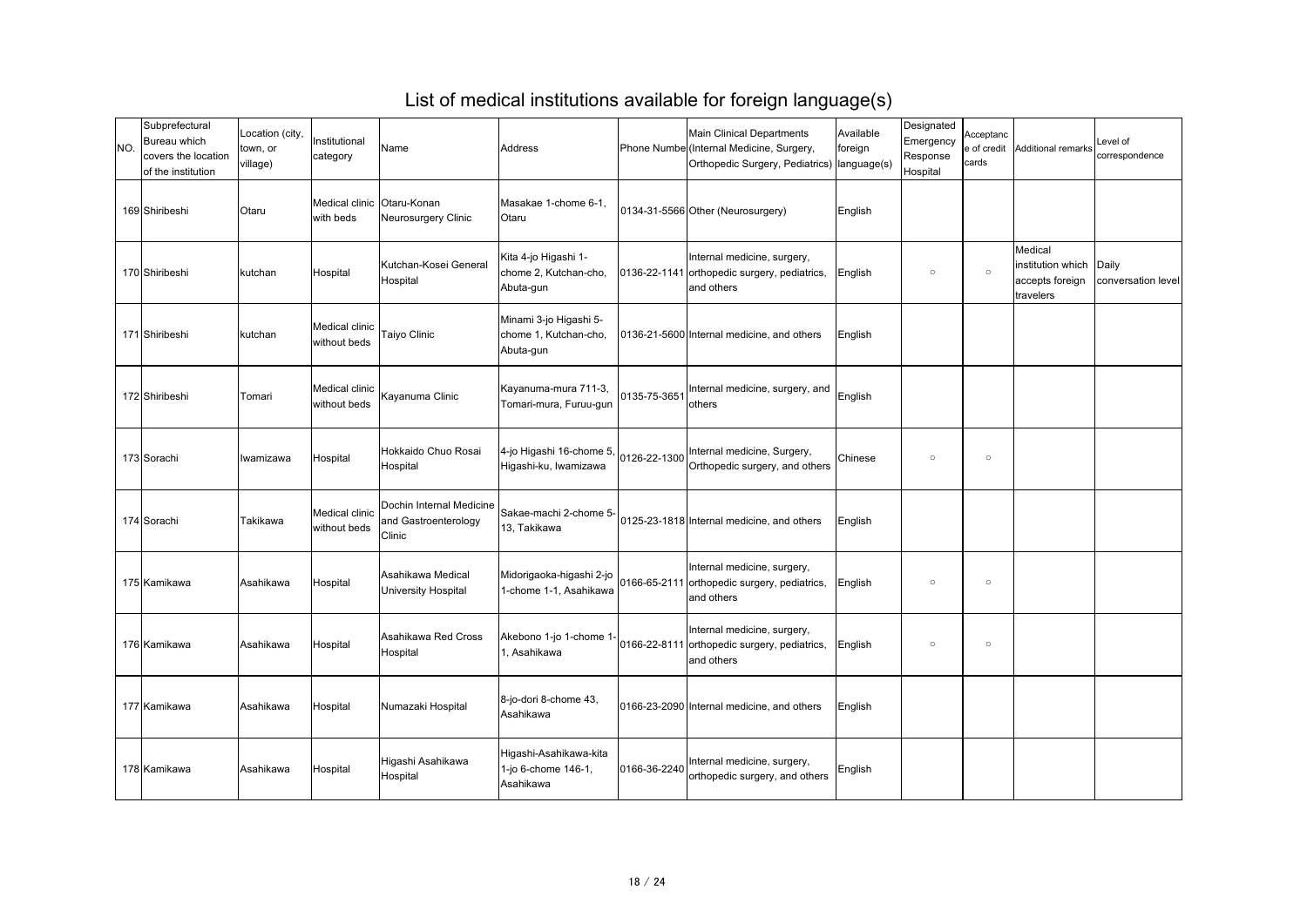| INO. | Subprefectural<br>Bureau which<br>covers the location<br>of the institution | Location (city,<br>town, or<br>village) | Institutional<br>category      | Name                                                                     | Address                                                             |              | <b>Main Clinical Departments</b><br>Phone Numbe (Internal Medicine, Surgery,<br>Orthopedic Surgery, Pediatrics)   language(s) | Available<br>foreign | Designated<br>Emergency<br>Response<br>Hospital | Acceptanc<br>e of credit<br>cards | Additional remarks | Level of<br>correspondence |
|------|-----------------------------------------------------------------------------|-----------------------------------------|--------------------------------|--------------------------------------------------------------------------|---------------------------------------------------------------------|--------------|-------------------------------------------------------------------------------------------------------------------------------|----------------------|-------------------------------------------------|-----------------------------------|--------------------|----------------------------|
|      | 179 Kamikawa                                                                | Asahikawa                               | Medical clinic<br>with beds    | Kihara Cardiovascular<br>Medicine and Internal<br><b>Medicine Clinic</b> | $4$ -jo-dori 22-chome 118,<br>Asahikawa                             |              | 0166-35-5555 Internal medicine, and others                                                                                    | English              | $\circ$                                         |                                   |                    |                            |
|      | 180 Kamikawa                                                                | Asahikawa                               | Medical clinic<br>with beds    | Namiki-dori Clinic                                                       | Syunko 3-jo 7-chome 7-<br>, Asahikawa                               |              | 0166-59-7390 Internal medicine, and others                                                                                    | English              |                                                 |                                   |                    |                            |
|      | 181 Kamikawa                                                                | Asahikawa                               | without beds Clinic            | Medical clinic Teranishi Ophthalmology Kamui 2-jo 6-chome 2-             | 14, Asahikawa                                                       |              | 0166-62-0285 Others (Ophthalmology)                                                                                           | English              |                                                 |                                   |                    |                            |
|      | 182 Kamikawa                                                                | Asahikawa                               | without beds Clinic            | Medical clinic   Oyama Internal Medicine   Toko 7-jo 6-chome 1-16,       | Asahikawa                                                           |              | 0166-33-7676 Internal medicine, and others                                                                                    | English              |                                                 |                                   |                    |                            |
|      | 183 Kamikawa                                                                | Asahikawa                               | Medical clinic<br>without beds | Kumai Clinic                                                             | Miyashita-dori 9-chome<br>396-1 Tama Medical<br>Bldg. 3F, Asahikawa |              | 0166-24-8733 Other (Otolaryngology)                                                                                           | English              |                                                 |                                   |                    |                            |
|      | 184 Kamikawa                                                                | Asahikawa                               | Medical clinic<br>without beds | Takahashi<br><b>Allergy Clinic</b>                                       | Miyashita-dori 7-chome<br>4F, Asahikawa                             |              | Otorhinolaryngology and  Asahikawa-ekimae Bldg.  0166-23-4133 Others (Otorhinolaryngology)                                    | English              |                                                 |                                   |                    |                            |
|      | 185 Kamikawa                                                                | Asahikawa                               | without beds                   | Medical clinic Crystal Bridge Medical<br><b>Clinic</b>                   | 1-jo-dori 6-chome 78-1<br>Crystal Bldg. 2F and 3F,<br>Asahikawa     |              | 0166-22-9600 Internal medicine, and others                                                                                    | English              |                                                 |                                   |                    |                            |
|      | 186 Kamikawa                                                                | Asahikawa                               | Medical clinic<br>without beds | Yoshida Orthopedic<br>Surgery and Internal<br><b>Medicine Clinic</b>     | $\vert$ ,3-jo-dori 9-chome 551-2<br>Daimex Bldg. 1F,<br>Asahikawa   | 0166-29-1021 | Internal medicine, orthopedic<br>surgery                                                                                      | English              |                                                 |                                   |                    |                            |
|      | 187 Kamikawa                                                                | Asahikawa                               | without beds Clinic            | Medical clinic Yamamoto Children's                                       | Kamui 2-jo 21-chome 91-<br>, Asahikawa                              |              | 0166-60-4976 Pediatrics, and others                                                                                           | English              |                                                 |                                   |                    |                            |
|      | 188 Kamikawa                                                                | Asahikawa                               | Medical clinic<br>with beds    | Ai Women's Clinic                                                        | Kagura 3-jo 12-chome 1-<br>45, Asahikawa                            |              | 0166-60-1103 Other (Obstetrics)                                                                                               | English              |                                                 | $\circ$                           |                    |                            |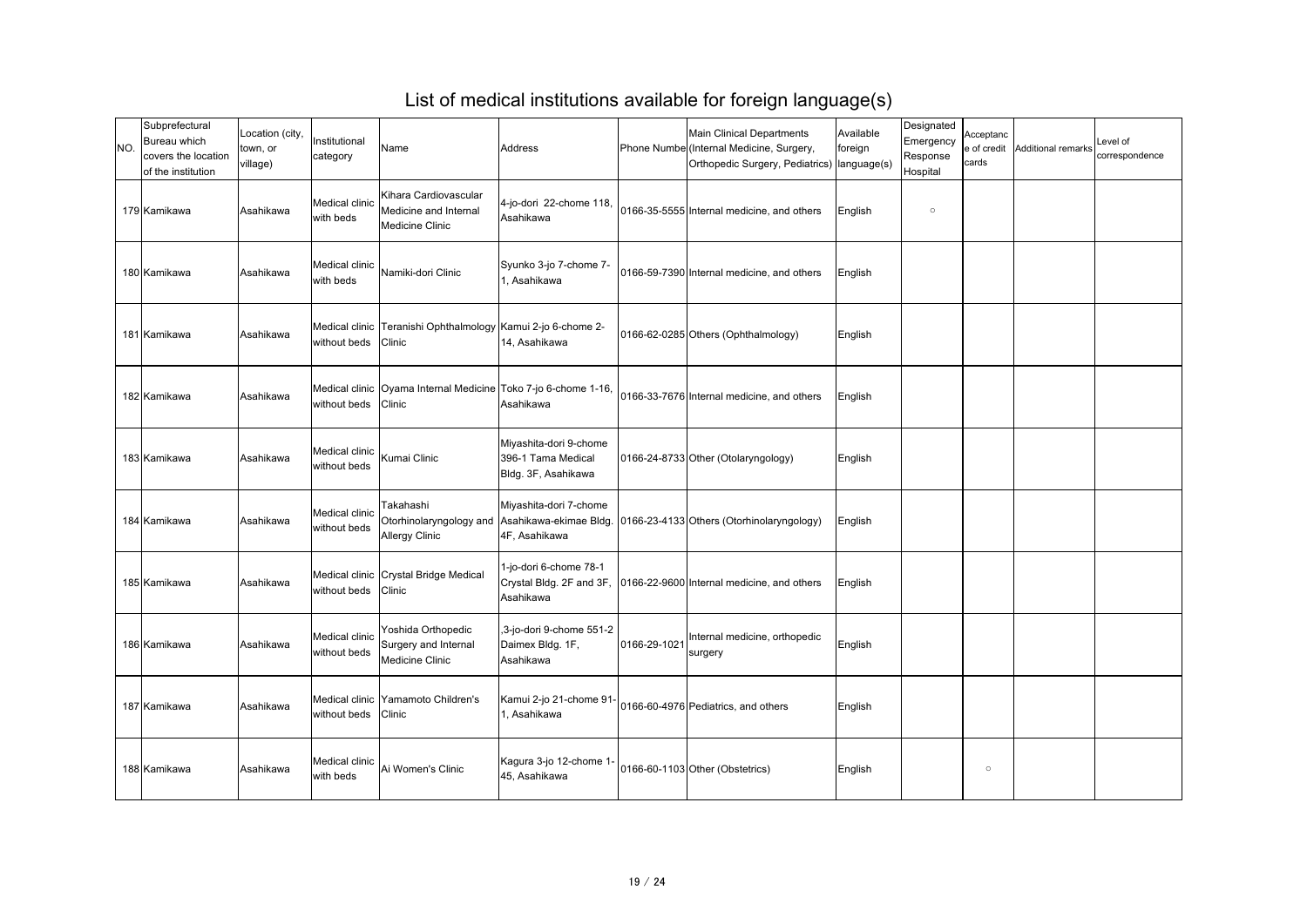| NO. | Subprefectural<br>Bureau which<br>covers the location<br>of the institution | Location (city,<br>town, or<br>village) | Institutional<br>category      | Name                                                                                                       | Address                                                |              | <b>Main Clinical Departments</b><br>Phone Numbe (Internal Medicine, Surgery,<br>Orthopedic Surgery, Pediatrics)   language(s) | Available<br>foreign | Designated<br>Emergency<br>Response<br>Hospital | Acceptanc<br>e of credit<br>cards | Additional remarks | Level of<br>correspondence |
|-----|-----------------------------------------------------------------------------|-----------------------------------------|--------------------------------|------------------------------------------------------------------------------------------------------------|--------------------------------------------------------|--------------|-------------------------------------------------------------------------------------------------------------------------------|----------------------|-------------------------------------------------|-----------------------------------|--------------------|----------------------------|
|     | 189 Kamikawa                                                                | Asahikawa                               |                                | Nagayama Internal<br>Medical clinic   Medicine and<br>without beds   Respiratory Medicine<br><b>Clinic</b> | Nagayama 4-jo 10-<br>chome 2-16, Asahikawa             |              | 0166-46-5511 Internal medicine, and others                                                                                    | English              |                                                 |                                   |                    |                            |
|     | 190 Kamikawa                                                                | Shibetsu                                | Medical clinic<br>without beds | Kami-Shibetsu Clinic                                                                                       | Kami-Shibetsu-cho 16-<br>sen-minami 3, Shibetsu        | 0165-24-2250 | Internal medicine, surgery,<br>pediatrics, and others                                                                         | Korean               |                                                 |                                   |                    |                            |
|     | 191 Kamikawa                                                                | Shibetsu                                | Medical clinic<br>without beds | Dohoku Clinic                                                                                              | Higashi 1-jo 15-chome<br>3144-166, Shibetsu            | 0165-23-1111 | Internal medicine, surgery,<br>pediatrics, and others                                                                         | Korean               |                                                 |                                   |                    |                            |
|     | 192 Kamikawa                                                                | Higashi-Kagura                          | Medical clinic<br>without beds | Hijirino Koike Clinic                                                                                      | Hijirino-kita 1-jo 3-chome<br>Kamikawa-gun             |              | 1-1, Higashi-Kagura-cho, 0166-83-5580 Internal medicine, and others                                                           | English              |                                                 |                                   |                    |                            |
|     | 193 Kamikawa                                                                | Kami-Furano                             |                                | Medical clinic   Onozawa Orthopedic<br>without beds Surgery Clinic                                         | Minami-machi 2-chome<br>cho, Sorachi-gun               |              | 1054-301, Kami-Furano- 10167-39-4177 Orthopedic surgery, and others English                                                   |                      |                                                 |                                   |                    |                            |
|     | 194 Kamikawa                                                                | Shimokawa                               | Hospital                       | Shimokawa Hospital                                                                                         | Nishimachi 36,<br>Shimokawa-cho,<br>Kamikawa-gun       | 01655-4-2039 | Internal medicine, surgery,<br>pediatrics, and others                                                                         | English              | $\circ$                                         |                                   |                    |                            |
|     | 195 Kamikawa                                                                | Nakagawa                                | Medical clinic<br>with beds    | Nakagawa Town Clinic                                                                                       | Nakagawa 382-1,<br>Nakagawa-cho,<br>Nakagawa-gun       |              | Internal medicine, surgery,<br>01656-7-2018 orthopedic surgery, pediatrics,<br>and others                                     | English              | $\circ$                                         |                                   |                    |                            |
|     | 196 Rumoi                                                                   | Rumoi                                   | Hospital                       | Rumoi City Hospital                                                                                        | Shinonome-cho 2-chome<br>16, Rumoi                     |              | Internal medicine, surgery,<br>0164-49-1011 orthopedic surgery, pediatrics,<br>and others                                     | English              | $\circ$                                         | $\circ$                           |                    |                            |
|     | 197 Rumoi                                                                   | Obira                                   | Medical clinic<br>without beds | Obira Clinic                                                                                               | Obira-cho 163-1, Obira-<br>cho, Rumoi-gun              | 0164-56-2821 | Internal medicine, surgery,<br>pediatrics, and others                                                                         | English              |                                                 |                                   |                    |                            |
|     | 198 Rumoi                                                                   | Syosanbetsu                             | Medical clinic<br>without beds | Shosambetsu Clinic                                                                                         | Syosambetsu 122-8,<br>Syosambetsu-mura,<br>Tomamae-gun |              | 0164-67-2027 Internal medicine, pediatrics                                                                                    | Chinese              |                                                 |                                   |                    |                            |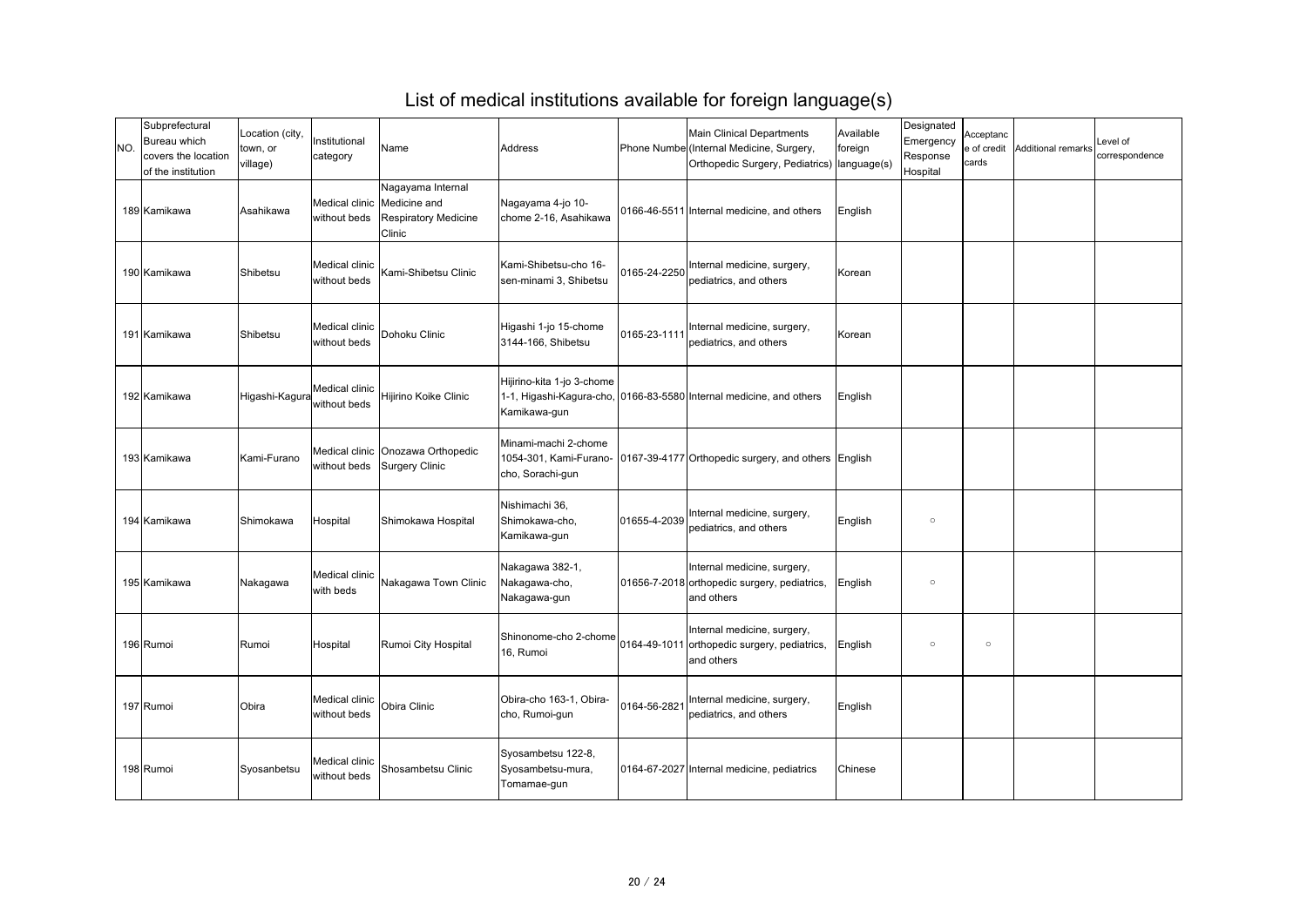| NO. | Subprefectural<br><b>Bureau which</b><br>covers the location<br>of the institution | Location (city,<br>town, or<br>village) | Institutional<br>category      | Name                                                           | Address                                                 |              | <b>Main Clinical Departments</b><br>Phone Numbe (Internal Medicine, Surgery,<br>Orthopedic Surgery, Pediatrics)   language(s) | Available<br>foreign | Designated<br>Emergency<br>Response<br>Hospital | Acceptanc<br>e of credit<br>cards | Additional remarks                                           | Level of<br>correspondence                                            |
|-----|------------------------------------------------------------------------------------|-----------------------------------------|--------------------------------|----------------------------------------------------------------|---------------------------------------------------------|--------------|-------------------------------------------------------------------------------------------------------------------------------|----------------------|-------------------------------------------------|-----------------------------------|--------------------------------------------------------------|-----------------------------------------------------------------------|
|     | 199 Soya                                                                           | <b>Wakkanai</b>                         | Hospital                       | <b>Wakkanai City Hospital</b>                                  | Chuo 4-chome 11-6,<br><b>Wakkanai</b>                   |              | Internal medicine, surgery,<br>0162-23-2771 orthopedic surgery, pediatrics,<br>and others                                     | English              | $\circ$                                         |                                   |                                                              | Communication<br>via pictures and<br>words (rather<br>than sentences) |
|     | 200 Soya                                                                           | Horonobe                                | Medical clinic<br>with beds    | Horonobe Town Clinic                                           | 1-jo Kita 2-chome,<br>Horonobe-cho, Teshio-<br>gun      | 01632-5-1221 | Internal medicine, surgery, and<br>others                                                                                     | English              | $\circ$                                         |                                   |                                                              |                                                                       |
|     | 201 Abashiri                                                                       | Kitami                                  | Hospital                       | Kitami Red Cross<br>Hospital                                   | Kita 6-jo Higashi 2-<br>chome 1, Kitami                 |              | Internal medicine, surgery,<br>0157-24-3115 orthopedic surgery, pediatrics,<br>and others                                     | English              | $\circ$                                         | $\circ$                           |                                                              | Daily<br>conversation level                                           |
|     | 202 Abashiri                                                                       | Kitami                                  | without beds                   | Medical clinic Itoshino Internal<br>Medicine Clinic            | San-ku 366-6, Tanno-<br>cho, Kitami                     | 0157-67-6565 | Internal medicine, pediatrics,<br>and others                                                                                  | English              |                                                 |                                   |                                                              |                                                                       |
|     | 203 Abashiri                                                                       | Bihoro                                  | Medical clinic<br>without beds | Tanaka Clinic                                                  | Nishi 1-jo Kita 3-chome<br>Bihoro-cho, Abashiri-<br>gun | 0152-73-2913 | Internal medicine, pediatrics,<br>and others                                                                                  | English              |                                                 |                                   |                                                              |                                                                       |
|     | 204 Iburi                                                                          | Muroran                                 | Hospital                       | Nikko Memorial Hospital                                        | Shintomi-cho 1-chome 5-<br>13, Muroran                  |              | Internal medicine, surgery,<br>0143-24-1331 orthopedic surgery, pediatrics,<br>and others                                     | English              | $\circ$                                         | $\circ$                           |                                                              |                                                                       |
|     | 205 Iburi                                                                          | Muroran                                 | Hospital                       | <b>Steel Memorial Muroran</b><br>Hospital                      | Chiribatsu-cho 1-chome<br>45, Muroran                   |              | Internal medicine, surgery,<br>0143-44-4650 orthopedic surgery, pediatrics,<br>and others                                     | English              | $\circ$                                         | $\circ$                           | Medical<br>institution which<br>accepts foreign<br>travelers | Communication<br>via pictures and<br>words (rather<br>than sentences) |
|     | 206 Iburi                                                                          | Muroran                                 |                                | Medical clinic Onose Orthopedic<br>without beds Surgery Clinic | Chiribetsu-cho 2-chome<br>26-7, Muroran                 |              | 0143-45-5555 Orthopedic surgery, and others English                                                                           |                      |                                                 |                                   |                                                              |                                                                       |
|     | 207 Iburi                                                                          | Tomakomai                               | Hospital                       | Doukikai Tomakomai<br>Hospital                                 | Shin-Nakano-cho 3-<br>chome 9-10, Tomakomai             |              | Internal medicine, surgery,<br>0144-36-1221 orthopedic surgery, pediatrics,<br>and others                                     | English              | $\circ$                                         | $\circ$                           |                                                              |                                                                       |
|     | 208 Iburi                                                                          | Tomakomai                               | Hospital                       | Uenae Hospital                                                 | Uenae 52-2, Tomakomai 0144-58-2314 Other (Psychiatry)   |              |                                                                                                                               | English              |                                                 |                                   |                                                              |                                                                       |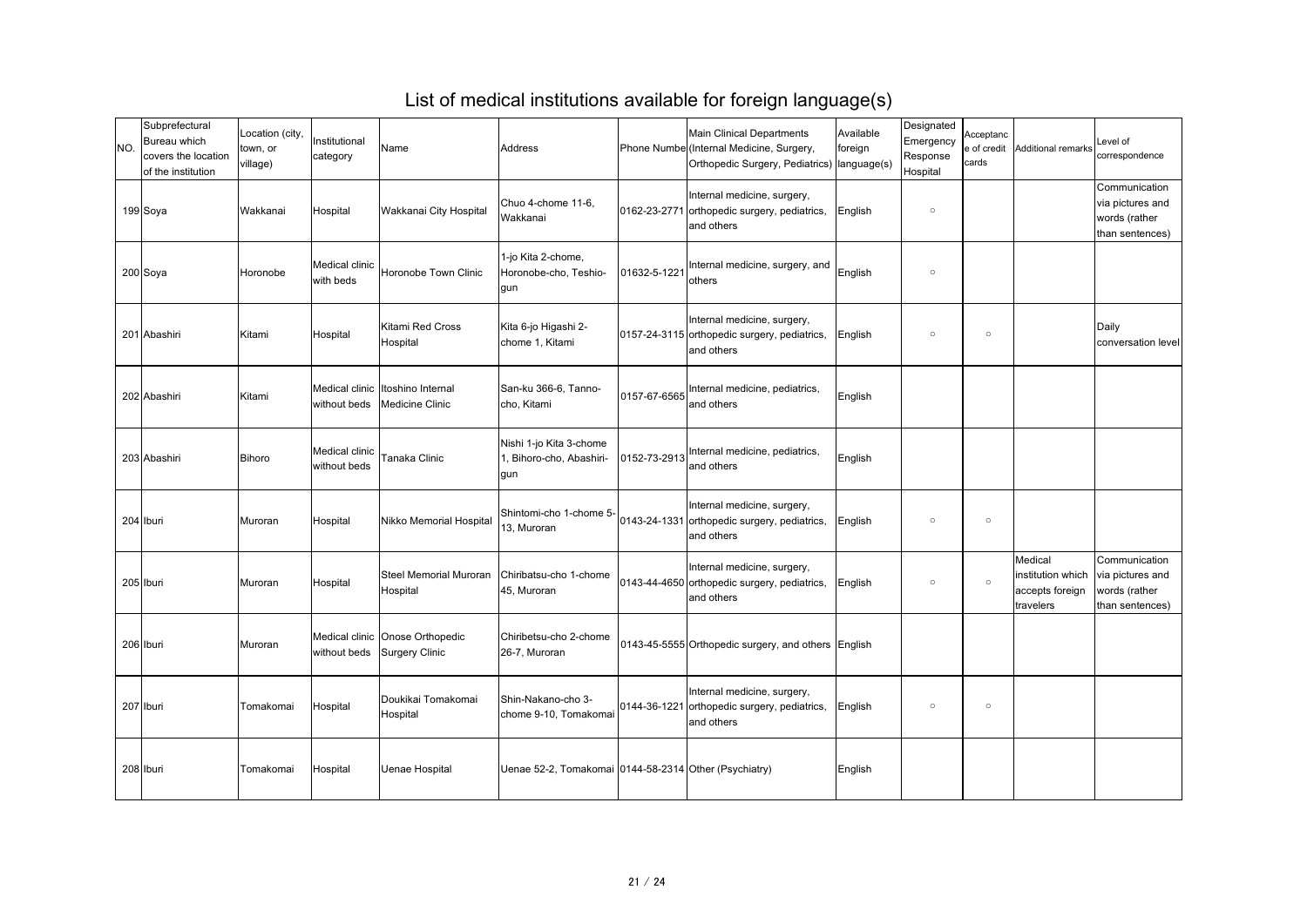| NO. | Subprefectural<br><b>Bureau which</b><br>covers the location<br>of the institution | Location (city,<br>town, or<br>village) | Institutional<br>category      | Name                                                   | Address                                                                   |              | <b>Main Clinical Departments</b><br>Phone Numbe (Internal Medicine, Surgery,<br>Orthopedic Surgery, Pediatrics)   language(s) | Available<br>foreign                    | Designated<br>Emergency<br>Response<br>Hospital | Acceptanc<br>e of credit<br>cards | Additional remarks                                           | Level of<br>correspondence                                            |
|-----|------------------------------------------------------------------------------------|-----------------------------------------|--------------------------------|--------------------------------------------------------|---------------------------------------------------------------------------|--------------|-------------------------------------------------------------------------------------------------------------------------------|-----------------------------------------|-------------------------------------------------|-----------------------------------|--------------------------------------------------------------|-----------------------------------------------------------------------|
|     | 209 Iburi                                                                          | Tomakomai                               | Medical clinic<br>without beds | <b>Sakura Family Clinic</b>                            | Tokai-cho 3-chome 17-<br>21, Tomakomai                                    | 0144-55-6526 | Internal medicine, pediatrics,<br>and others                                                                                  | Korean                                  |                                                 |                                   |                                                              |                                                                       |
|     | 210 Iburi                                                                          | Date                                    | with beds                      | Medical clinic   Moriya Internal Medicine<br>Clinic    | Kashima-cho 31, Date                                                      |              | 0142-23-6633 Internal medicine, and others                                                                                    | English                                 |                                                 |                                   |                                                              |                                                                       |
|     | 211 Iburi                                                                          | Date                                    | without beds                   | Medical clinic Suenaga-cho Internal<br>Medicine Clinic |                                                                           |              | Suenaga-cho 49-7, Date   0142-22-6622   Internal medicine, and others                                                         | English                                 |                                                 |                                   |                                                              |                                                                       |
|     | 212 Iburi                                                                          | Toyako                                  | Hospital                       | <b>TOYA Kyokai Hospital</b>                            | Takasago-cho 126,<br>Toyako-cho, Abuta-gun                                |              | Internal medicine, surgery,<br>0142-74-2555 orthopedic surgery, pediatrics,<br>and others                                     | English                                 | $\circ$                                         | $\circ$                           | Medical<br>institution which<br>accepts foreign<br>travelers | Communication<br>via pictures and<br>words (rather<br>than sentences) |
|     | 213 Hidaka                                                                         | Urakawa                                 | Hospital                       | <b>Urakawa Red Cross</b><br>Hospital                   | Higashi-cho-Chinomi 1-<br>chome 2-1, Urakawa-<br>cho, Urakawa-gun         |              | Internal medicine, surgery,<br>0146-22-5111 orthopedic surgery, pediatrics,<br>and others                                     | English                                 | $\circ$                                         | $\circ$                           |                                                              |                                                                       |
|     | 214 Hidaka                                                                         | Shinhidaka                              | Medical clinic<br>without beds | Yamada Clinic                                          | Shizunai-asahi-cho 1-<br>chome 30-27, Shin-<br>Hidaka-cho, Hidaka-gun     | 0146-43-0008 | Internal medicine, surgery,<br>pediatrics, and others                                                                         | English                                 |                                                 |                                   |                                                              |                                                                       |
|     | 215 Hidaka                                                                         | Shinhidaka                              | without beds                   | Medical clinic Sato Ophthalmology<br><b>Clinic</b>     | Shizunai-Aoyagi-cho 1-<br>chome 9-19, Shin-<br>Hidaka-cho, Hidaka-gun     |              | [0146-45-0333] Other (Ophthalmology)                                                                                          | English                                 |                                                 |                                   |                                                              |                                                                       |
|     | 216 Tokachi                                                                        | Obihiro                                 | Hospital                       | Kurosawa Hospital                                      | <b>Odori-minami 4-chome</b><br>, Obihiro                                  | 0155-24-2200 | Internal medicine, orthopedic<br>surgery, and others                                                                          | English                                 | $\circ$                                         | $\circ$                           |                                                              |                                                                       |
|     | 217 Tokachi                                                                        | Obihiro                                 | Hospital                       | Hokuto Hospital                                        | Inada-cho-kisen 7-5,<br>Obihiro                                           |              | Internal medicine, surgery,<br>0155-48-8000 orthopedic surgery, pediatrics,<br>and others                                     | English<br>Chinese<br>Korean<br>Russian | $\circ$                                         | $\circ$                           |                                                              |                                                                       |
|     | 218 Tokachi                                                                        | Obihiro                                 | Medical clinic<br>with beds    | <b>Obihiro Ladies Clinic</b>                           | Nishi 3-jo Minami 4-<br>chome 14 3-jo Medical<br>Center Bldg. 2F, Obihiro |              | 0155-22-3773 Other (Gynecology)                                                                                               | English                                 |                                                 |                                   |                                                              |                                                                       |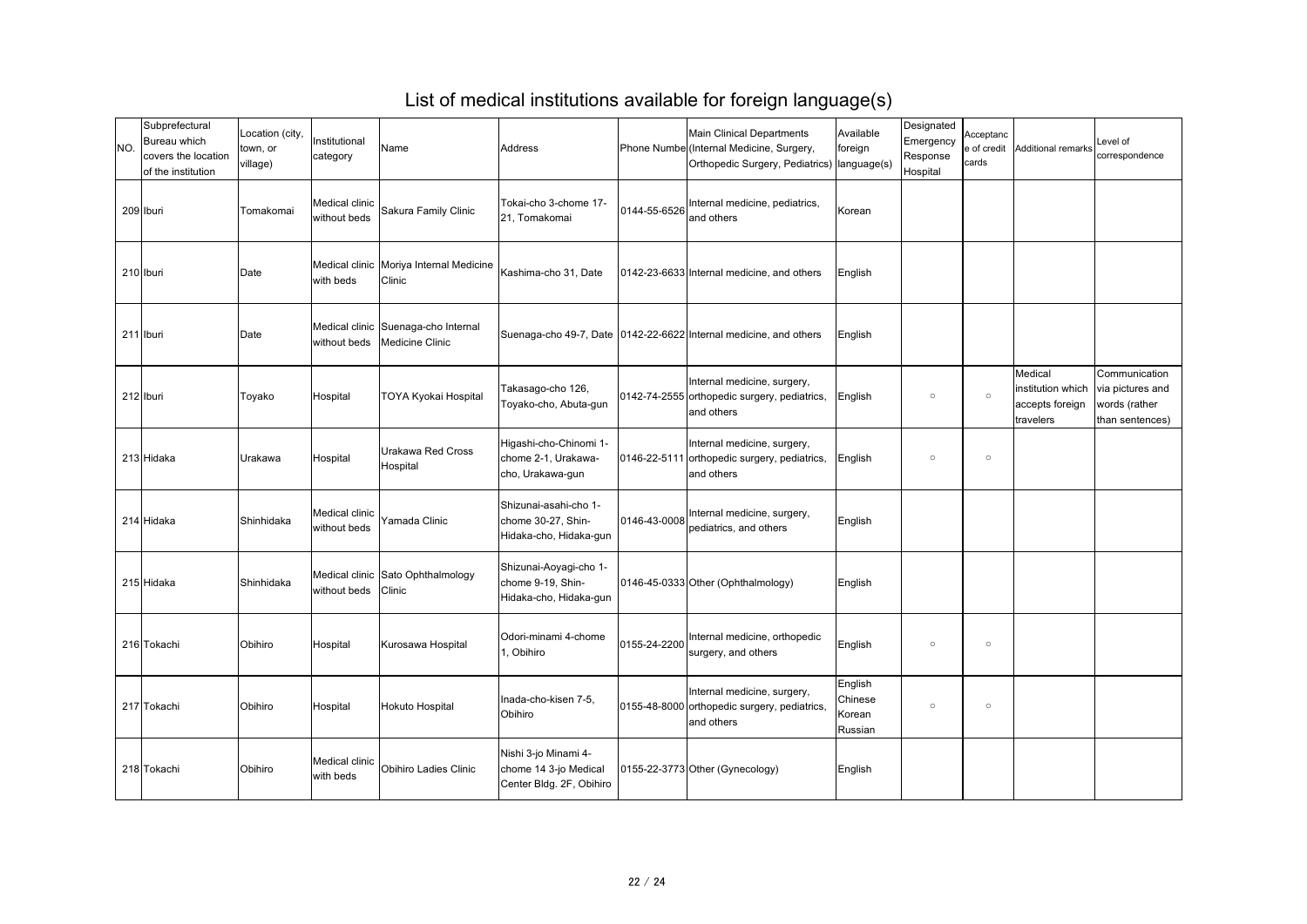| INO. | Subprefectural<br>Bureau which<br>covers the location<br>of the institution | Location (city,<br>town, or<br>village) | Institutional<br>category      | Name                                                                                               | <b>Address</b>                                                                                   |              | <b>Main Clinical Departments</b><br>Phone Numbe (Internal Medicine, Surgery,<br>Orthopedic Surgery, Pediatrics)   language(s) | Available<br>foreign                    | Designated<br>Emergency<br>Response<br>Hospital | Acceptanc<br>e of credit<br>cards | Additional remarks | Level of<br>correspondence |
|------|-----------------------------------------------------------------------------|-----------------------------------------|--------------------------------|----------------------------------------------------------------------------------------------------|--------------------------------------------------------------------------------------------------|--------------|-------------------------------------------------------------------------------------------------------------------------------|-----------------------------------------|-------------------------------------------------|-----------------------------------|--------------------|----------------------------|
|      | 219 Tokachi                                                                 | Obihiro                                 | with beds                      | Medical clinic Obihiro Ophthalmology<br>Clinic                                                     | Odori-minami 13-chome<br>15, Obihiro                                                             |              | 0155-22-7817 Other (Ophthalmology)                                                                                            | English                                 |                                                 |                                   |                    |                            |
|      | 220 Tokachi                                                                 | Obihiro                                 | with beds                      | Medical clinic Harada Ophthalmology<br>Clinic                                                      | Higashi 4-jo Minami 10-<br>chome 8, Obihiro                                                      |              | [0155-24-0233] Other (Ophthalmology)                                                                                          | English                                 |                                                 |                                   |                    |                            |
|      | 221 Tokachi                                                                 | Obihiro                                 | without beds                   | Mitsuoka Internal<br>Medical clinic   Medicine and<br>Cardiovascular Medicine 3, Obihiro<br>Clinic | <b>Ozora-cho 3-chome 14-</b>                                                                     | 0155-48-9111 | Internal medicine, pediatrics,<br>and others                                                                                  | English                                 |                                                 |                                   |                    |                            |
|      | 222 Tokachi                                                                 | Obihiro                                 | Medical clinic<br>without beds | Sawai Internal Medicine<br>and Cardiovascular<br><b>Medicine Clinic</b>                            | Nishi 10-jo Minami 17-<br>chome 1, Obihiro                                                       |              | 0155-21-0381 Internal medicine, and others                                                                                    | English                                 |                                                 |                                   |                    |                            |
|      | 223 Tokachi                                                                 | Obihiro                                 | Medical clinic<br>without beds | Ishida Internal Medicine<br>and Cardiovascular<br><b>Medicine Clinic</b>                           | Nishi 24-jo Minami 3-<br>chome 31-12, Obihiro                                                    |              | 0155-37-0011 Internal medicine, and others                                                                                    | English                                 |                                                 |                                   |                    |                            |
|      | 224 Tokachi                                                                 | Obihiro                                 | Medical clinic<br>without beds | Hokuto Clinic                                                                                      | Inada-cho-kisen 9-1,<br>Obihiro                                                                  | 0155-47-8000 | Internal medicine, surgery,<br>orthopedic surgery, and others                                                                 | English<br>Chinese<br>Korean<br>Russian |                                                 | $\circ$                           |                    |                            |
|      | 225 Tokachi                                                                 | Obihiro                                 | without beds                   | Medical clinic Yokoyama Internal<br><b>Medicine Clinic</b>                                         | Nishi 6-jo Minami 6-<br>chome 4-3, Obihiro                                                       |              | 0155-20-5011 Internal medicine                                                                                                | English                                 |                                                 |                                   |                    |                            |
|      | 226 Tokachi                                                                 | Otofuke                                 | Hospital                       | Obihiro Tokusyukai<br>Hospital                                                                     | Kino-nishi-dori 14-chome<br>2-1, Otofuke-cho, Kato-<br>gun                                       |              | Internal medicine, surgery,<br>0155-32-3030 orthopedic surgery, pediatrics,<br>and others                                     | English                                 | $\circ$                                         | $\circ$                           |                    |                            |
|      | 227 Tokachi                                                                 | Otofuke                                 | without beds                   | Medical clinic Otofuke Otolaryngology<br>Clinic                                                    | Kino-nishi-dori 16-chome<br>1-28, Otofuke-cho, Kato- 10155-32-2288 Other (Otolaryngology)<br>gun |              |                                                                                                                               | English                                 |                                                 |                                   |                    |                            |
|      | 228 Tokachi                                                                 | Kami-Shihoro                            | Medical clinic<br>without beds | Hagean Clinic                                                                                      | Kami-Shihoro 138-45,<br>Kami-Shihoro-cho, Kato-   01564-2-5678<br>gun                            |              | Internal medicine, orthopedic<br>surgery, and others                                                                          | English                                 |                                                 |                                   |                    |                            |